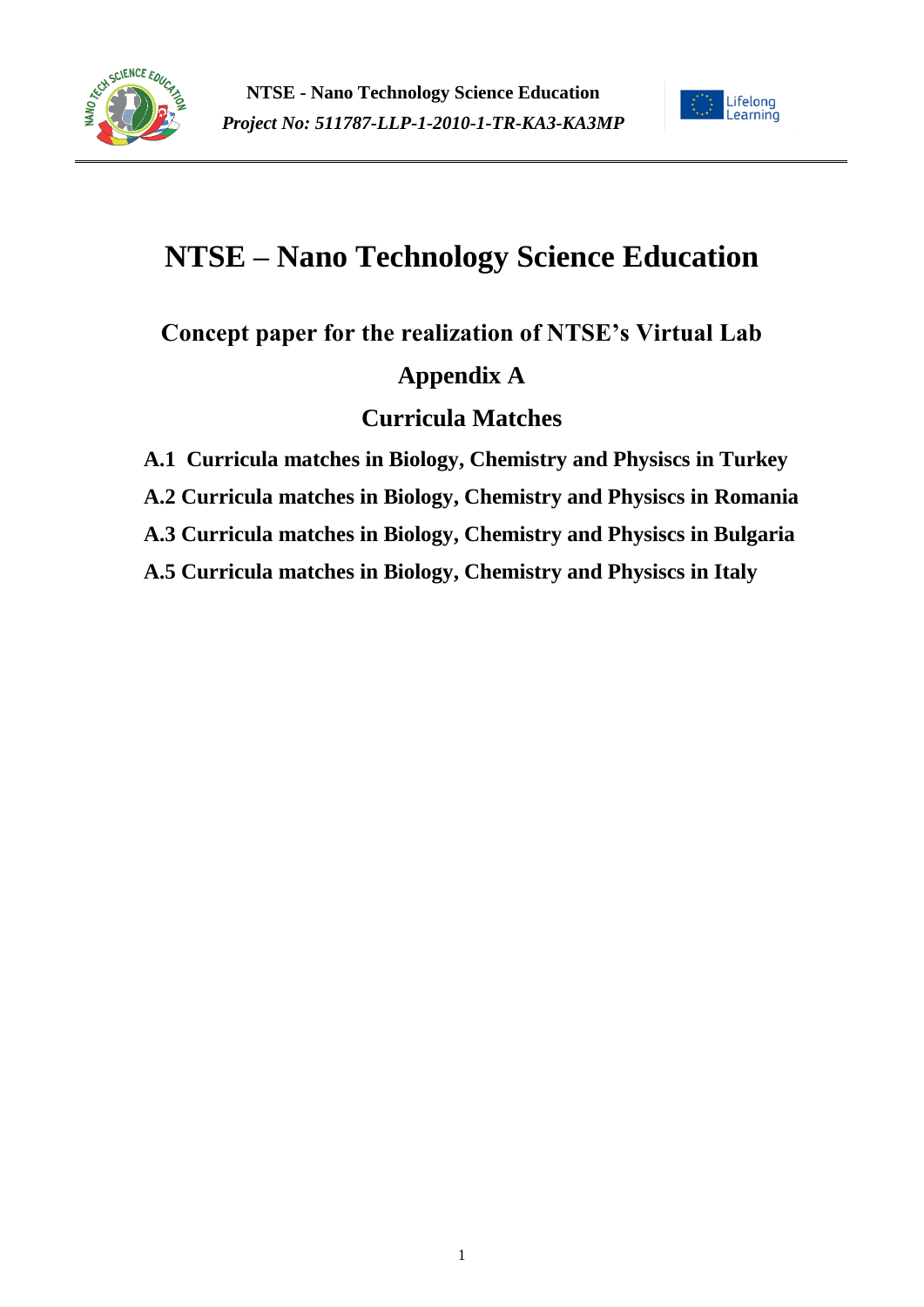



### **Appendix A.1 – Background in Biology for students in Turkey 9 th degree**

| <b>TOPIC</b><br><b>BACKGROUND</b>                                                      |                                                                                                                                                                                           | <b>Matching Nanotech Activity</b>                                                         |
|----------------------------------------------------------------------------------------|-------------------------------------------------------------------------------------------------------------------------------------------------------------------------------------------|-------------------------------------------------------------------------------------------|
| <b>Common Properties of Living</b><br><b>Things</b>                                    |                                                                                                                                                                                           |                                                                                           |
| Fundemental components of<br>Living Things                                             | Inorganic Compounds                                                                                                                                                                       |                                                                                           |
|                                                                                        | Organic Compounds:<br>Carbonhydrates<br>Lipids<br>Proteins<br><b>Vitamins</b><br>Enzymes<br><b>ATP</b><br><b>DNA</b><br><b>RNA</b>                                                        | * DNA Optical Transform Kit<br>http://mrsec.wisc.edu/Edetc/supplies/DNA<br>OTK/index.html |
| The Cell                                                                               | Parts of the Cell: Organels<br>Functions of parts of the cell<br>Comparison of prokaryotic<br>and eukaryotic cells                                                                        |                                                                                           |
| <b>Classification of Living Things</b><br>and Diversification of Biological<br>Species | <b>Classification of Living Beings</b><br>*Bacteria:<br><b>Classification of Bacteria</b><br>Reproduction of Bacteria<br>*Archaea<br>*Protozoa<br>*Algea<br>*Fungi<br>*Plants<br>*Animals |                                                                                           |
| Environment                                                                            | <b>Air Pollution</b><br><b>Water Pollution</b><br>Soil Pollution                                                                                                                          |                                                                                           |

| .                       |                       |                                            |
|-------------------------|-----------------------|--------------------------------------------|
| <b>TOPIC</b>            | <b>BACKGROUND</b>     | <b>Matching Nanotech Activity</b>          |
| <b>ATP</b>              |                       |                                            |
| Fermentation (Anaerobic | *Lactic Acid          |                                            |
| respiration)            | *Ethanol              |                                            |
| Aerobic Respiration     |                       |                                            |
|                         | *Light reactions      |                                            |
|                         | *Calvin cycle ("dark  | Preparation of an Organic Light Emitting   |
| Photosynthesis          | reactions")           | Diode                                      |
|                         | *Energy relationships | http://mrsec.wisc.edu/Edetc/SlideShow/inde |
|                         | *How its details were | x.html                                     |
|                         | discovered            |                                            |
|                         | *Mitosis              |                                            |
| Cell Division           | *Meiosis              |                                            |
|                         | *Sexual Reproduction  |                                            |
| Reproduction            | *Asexual Reproduction |                                            |
|                         | *Autotroph            |                                            |
| <b>Food Chains</b>      | *Heterotrophic        |                                            |
|                         | *Saprophyte           |                                            |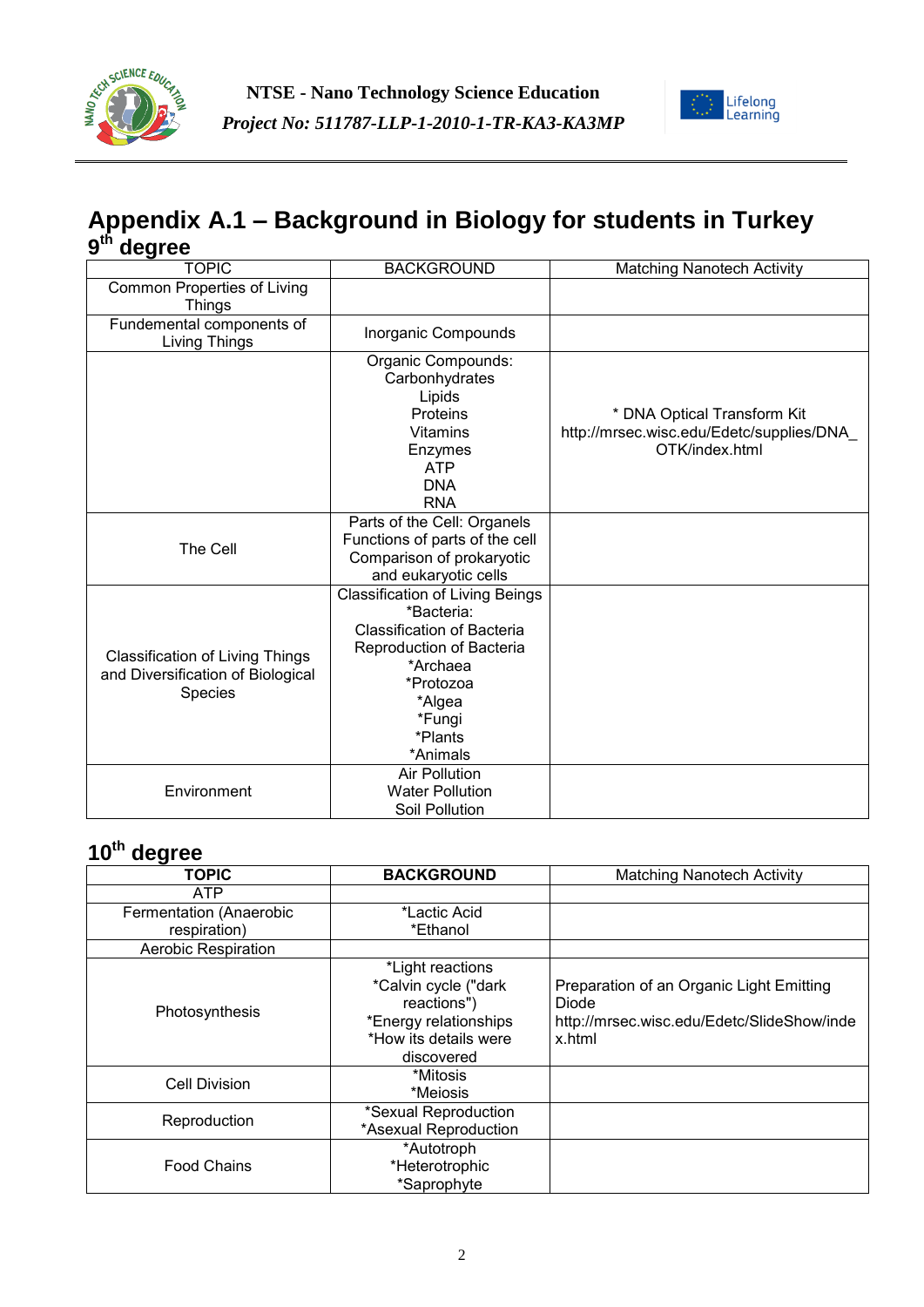



| Ecosystem | *Food Chains<br>*Cycles<br>*Population |  |
|-----------|----------------------------------------|--|
|-----------|----------------------------------------|--|

| <b>TOPIC</b>                    | <b>BACKGROUND</b>       | <b>Matching Nanotech Activity</b>           |
|---------------------------------|-------------------------|---------------------------------------------|
|                                 | *Parts of a plant       |                                             |
|                                 | *Plant Tissues          |                                             |
|                                 | *Plant Hormones         |                                             |
| Plant Physiology and Morphology | *Plant Nutrition        |                                             |
|                                 | *Tropisms               |                                             |
|                                 | *Sexual Reproduction in |                                             |
|                                 | <b>Flowering Plants</b> |                                             |
|                                 | *Germination            |                                             |
|                                 | * Mendel's Genetic      |                                             |
|                                 | *Blood Types            |                                             |
| Genetics                        | *Pedigree               |                                             |
|                                 | *Multi-allele           |                                             |
|                                 | *Crossing over          |                                             |
|                                 | *Incomplete Dominance   |                                             |
| Synthesis of Nucleic Acid and   | *DNA                    | DNA barcode slides                          |
| Protein                         | *RNA                    | http://mrsec.wisc.edu/Edetc/SlideShow/slide |
|                                 | *Protein Synthesis      | s/contents/barcode.html                     |
|                                 | *Cloning                | Quantum Dots:                               |
| Biotechnology                   | *Genetic Breeding       | http://mrsec.wisc.edu/Edetc/background/qua  |
|                                 | *GMO                    | ntum dots/index.html                        |
|                                 | *Autotroph              |                                             |
| <b>Food Chains</b>              | *Heterotrophic          |                                             |
|                                 | *Saprophyte             |                                             |
|                                 | *Food Chains            |                                             |
| Ecosystem                       | *Cycles                 |                                             |
|                                 | *Population             |                                             |

| <b>TOPIC</b>                | <b>BACKGROUND</b> | <b>Matching Nanotech Activities</b>                                            |
|-----------------------------|-------------------|--------------------------------------------------------------------------------|
| <b>Animal Tissues</b>       |                   |                                                                                |
| Nervous System              |                   |                                                                                |
| Sense Organs                |                   | Nanowire sensor slides<br>http://mrsec.wisc.edu/Edetc/SlideShow/inde<br>x.html |
| <b>Endocrine System</b>     |                   |                                                                                |
| Human Movement and Skeleton |                   |                                                                                |
| System                      |                   |                                                                                |
| Digestive System            |                   |                                                                                |
| <b>Circulatory System</b>   |                   |                                                                                |
| <b>Respiratory System</b>   |                   |                                                                                |
| <b>Excretory System</b>     |                   |                                                                                |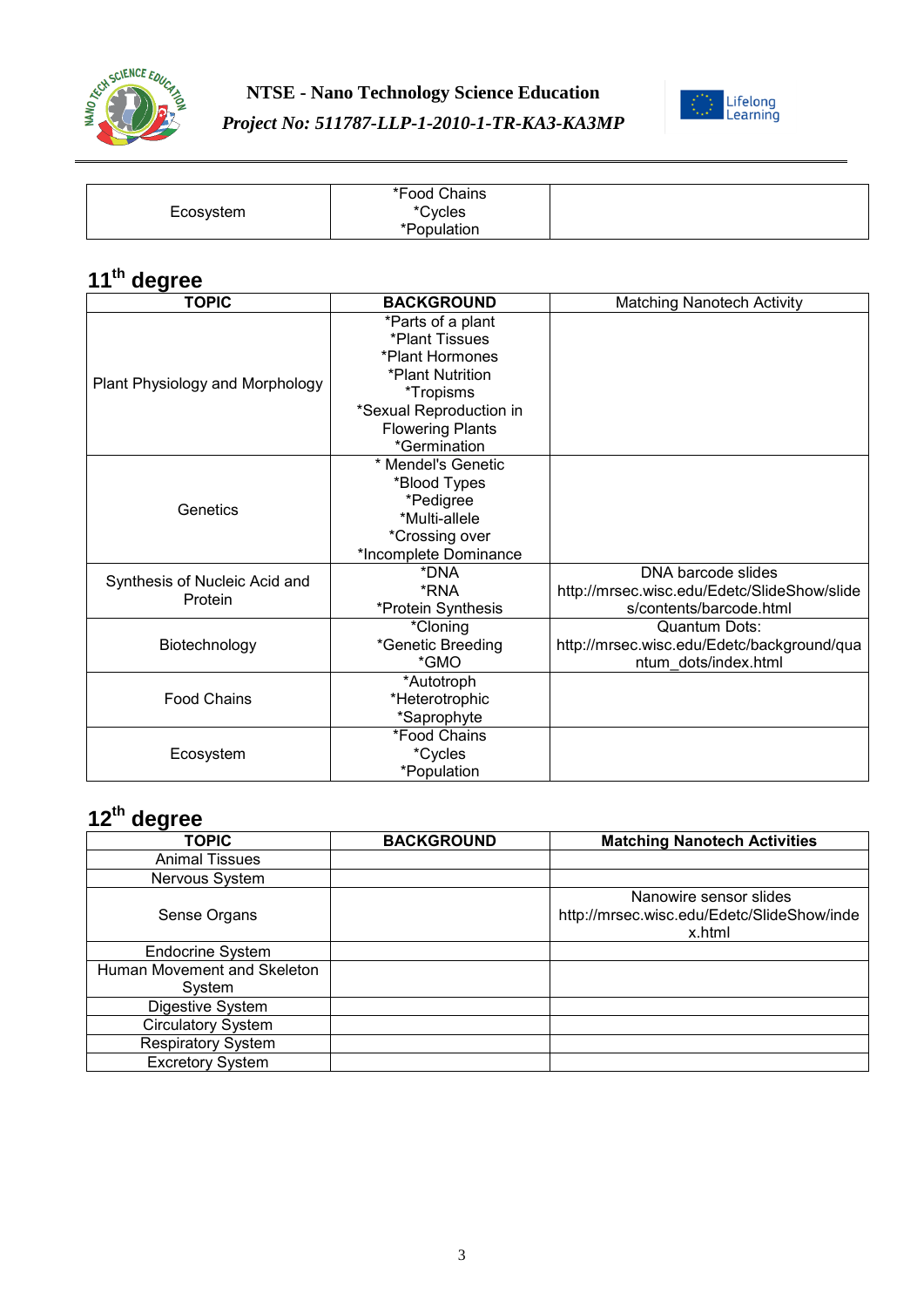



### **Appendix A.1 – Background in Chemistry for students in Turkey 9 th degree**

| <u>unai no</u>                                                                      |                                                                                                                                                                                                                                                                                                                                    |
|-------------------------------------------------------------------------------------|------------------------------------------------------------------------------------------------------------------------------------------------------------------------------------------------------------------------------------------------------------------------------------------------------------------------------------|
| <b>TOPIC</b>                                                                        | Content                                                                                                                                                                                                                                                                                                                            |
| Atom                                                                                | Electron shell structure for chemical elements from 1, 2, 3, *4<br>periods.                                                                                                                                                                                                                                                        |
| Correlation between the structure of electronic<br>shell and properties of elements | Connection between the electron shell structure, the<br>placement in the Periodic Table and the properties of<br>chemical elements. The variation of periodic properties of<br>chemical elements from primary groups and 1, 2, 3,*4<br>periods. Ionic bond. Polar and nonpolar covalent bond.<br>Coordinative bond. Hydrogen bond. |
| Compounds                                                                           | Electronic Configuration of Atoms.<br><b>lonic</b><br>Octet rule.<br>Compounds. Covalent Compounds.                                                                                                                                                                                                                                |
| <b>Mixtures</b>                                                                     | Homogeneous Mixtures. Heterogeneous Mixtures.                                                                                                                                                                                                                                                                                      |
| <b>States of Matter</b>                                                             | Properties of solid, liquid and gases. General Properties of<br>Gases. Gas Pressure. Gas Laws. Ideal Gases.                                                                                                                                                                                                                        |
| Solutions                                                                           | Dissolution. Factors involved in dissolution. Types of<br>solutions. Solubility. Concentration types of solutions.<br>Equilbrium in solutions. Equilibrium constant of solutions.<br>Factors affecting solubility.                                                                                                                 |
| Acids and Bases                                                                     | Autoionization of water. Definitions of Acids and Bases.<br>Decomposition equilibriums of weak acids and bases. pH and<br>pOH. Neutralization and titration.<br><b>Buffer</b><br>Hydrolysis.<br>solutions.                                                                                                                         |
| <b>Redox reactions</b>                                                              | Oxidation-Reduction Reactions. Applications: Daniell Cell,<br>Lead-Acid batery. The corrosion and anticorrosion protection.                                                                                                                                                                                                        |
| <b>Chemical Equilibrium</b>                                                         | The qualitative and quantitative properties of equilibrium.<br>Equilibrium constants (Kp, Kc, Kx). Relations between the<br>equilibrium constants. Factors affecting equilibrium constant.                                                                                                                                         |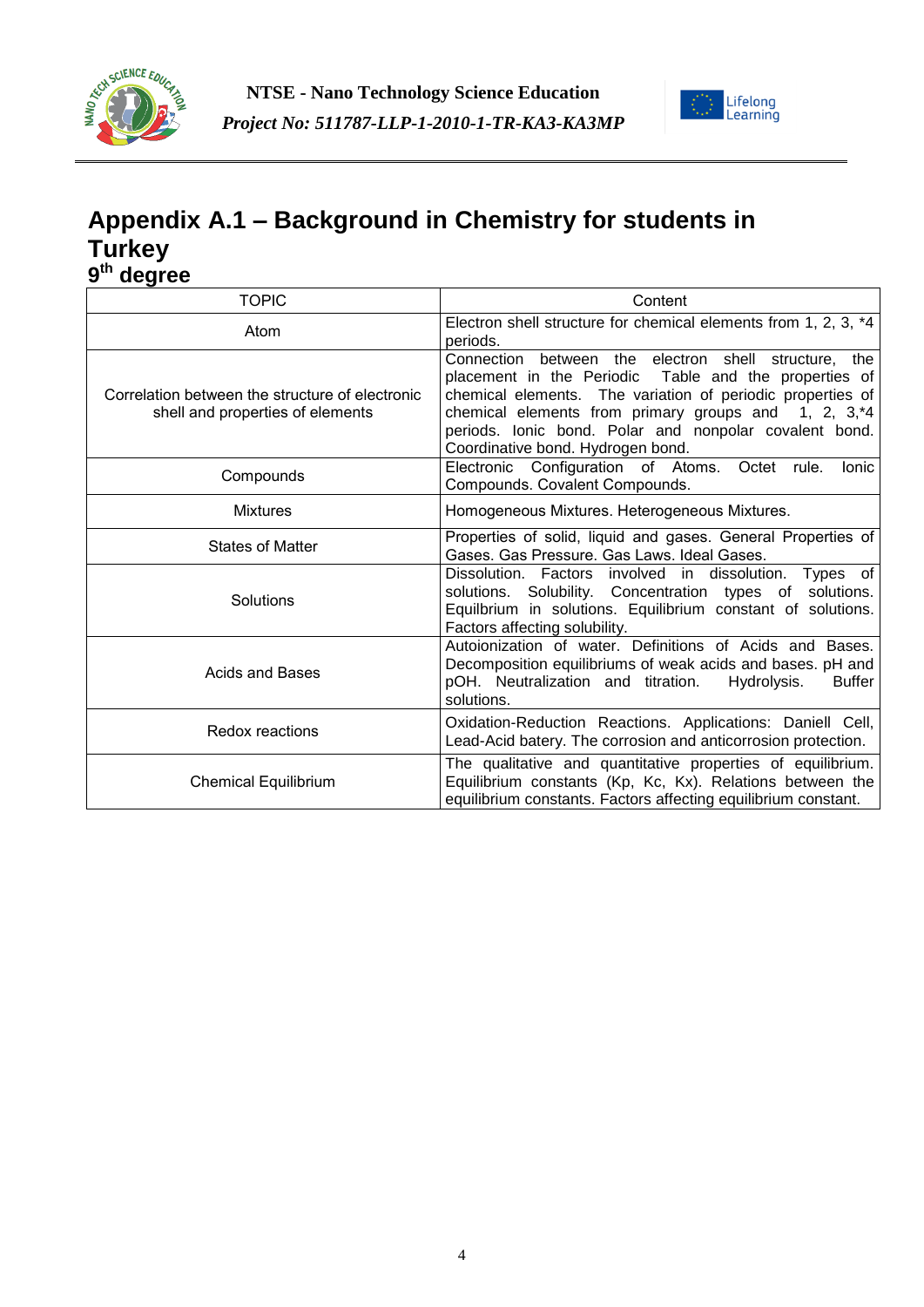



| <b>TOPIC</b>                                              | <b>CONTENT</b>                                                                                                                                                                                                                                                                                                                                 |
|-----------------------------------------------------------|------------------------------------------------------------------------------------------------------------------------------------------------------------------------------------------------------------------------------------------------------------------------------------------------------------------------------------------------|
| Introduction in organic chemistry                         | Introduction in Organic Chemistry. Molecular and structure<br>formulas. Organic elements. Chemical bonds in organic<br>compounds. Carbon chain types. Organic compounds<br>clasification: hydrocarbons and functional compounds.                                                                                                               |
| Hydrocarbons + sourse of energy and raw<br>organic matter | Alkanes (formula, structure, izomery, physical and chemical<br>properties). Alkenes (formula, structure, izomery, physical<br>and chemical properties). Alkynes (formula, structure,<br>izomery, physical and chemical properties). Arenes (formula,<br>structure, izomery, physical and chemical properties,<br>benzene, touene, naphtalene). |
| <b>Hydrocarbon Derivates</b>                              | Alcohols (methanol, ethanol, glycerine, acetic fermentation).<br>Carboxilic acids (acetic acid, grease acids).                                                                                                                                                                                                                                 |
| Organic compounds with biological activity                | Greases. Proteins. Carbohidrates. Soaps and detergents.<br>Drugs. Vitamins.                                                                                                                                                                                                                                                                    |
| <b>Fuels</b>                                              | Methane, oil fractions, coals. Petroleum: source of organic raw<br>material. Petroleum processing.                                                                                                                                                                                                                                             |
| Macromolecular compounds                                  | Natural and syntetic rubber. Plastic materials. Natural and<br>syntetic fibres.                                                                                                                                                                                                                                                                |
| Dyes                                                      | Natural ans syntetic dyes. Dyes for fibres and food.                                                                                                                                                                                                                                                                                           |

| TOPIC                                                | <b>CONTENT</b>                                                             |
|------------------------------------------------------|----------------------------------------------------------------------------|
| Compounds with monovalent functional groups          | Halogenated compounds. Hydroxilic compounds. Amines.                       |
| Compounds with di and trivalent functional<br>groups | Carbonilic<br>Carboxilic<br>compounds.<br>compounds<br>and<br>derivatives. |
| Compounds with mixted functional groups              | Aminoacids. Hydroxiacids. Carbohydrates. Nucleic acids.<br>AND. ARN.       |
| Reactions of Organic Chemistry                       | Substitution. Adition. Elimination. Transpozition.                         |
| Organic compounds with biological activity           | Introduction in biochemistry. General information.                         |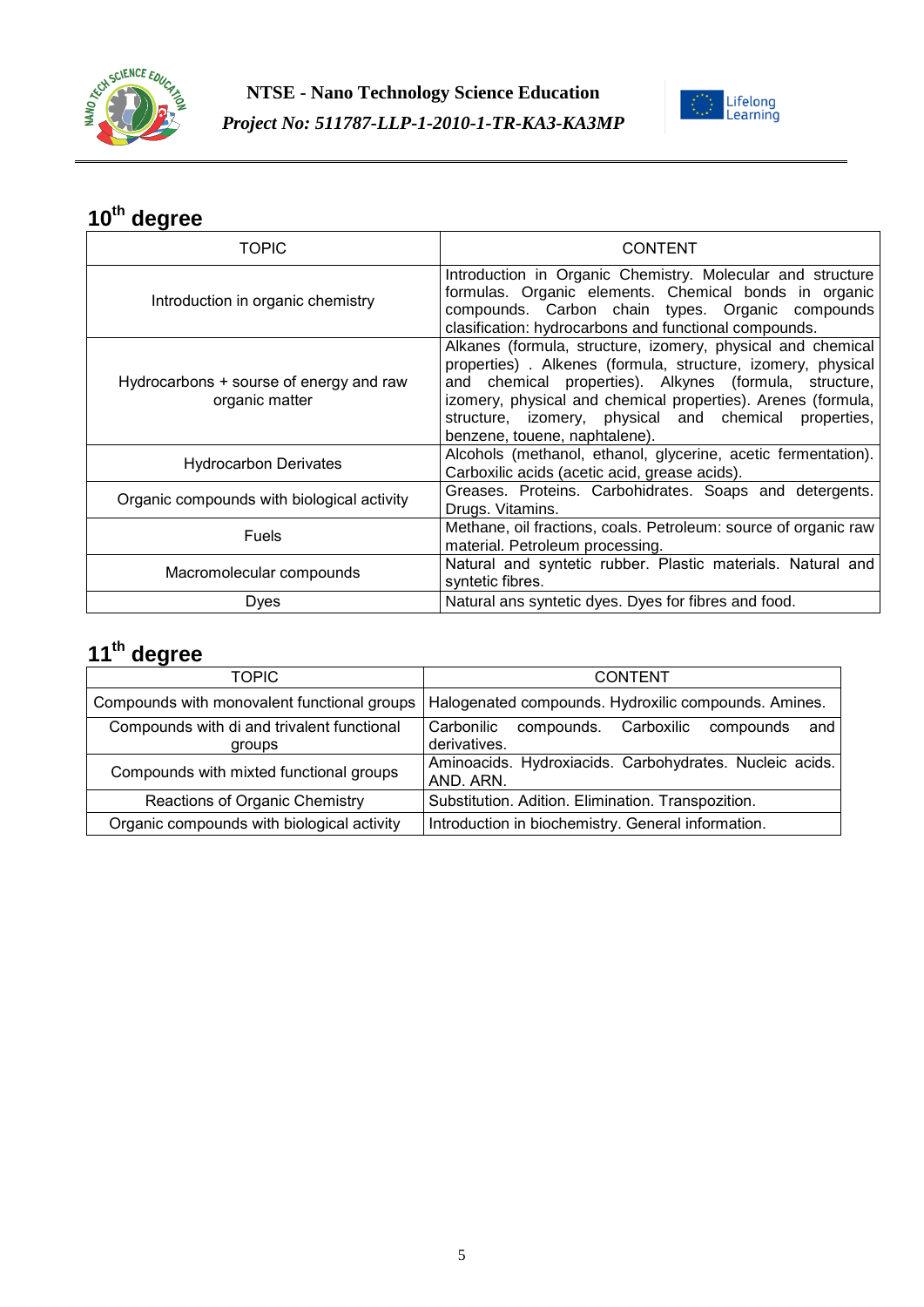



| <b>TOPIC</b>                                | <b>CONTENT</b>                                            |
|---------------------------------------------|-----------------------------------------------------------|
| Chemical reactions in inorganic and organic | reactions. Acid-base reactions. Precipitation<br>Redox    |
| chemistry                                   | reactions.Complexation reactions. Endothermic<br>and      |
|                                             | exothermic reactions. Fast and slow reactions.            |
|                                             | Reaction speed. Reaction order. Calculating the speed of  |
| <b>Chemical kinetics</b>                    | reactions. Reaction Mechanisms. Collision<br>Theory.      |
|                                             | Activation Energy. Factors that affect Reaction Speed.    |
|                                             | Catalyzers. Inhibitors.                                   |
|                                             | Systems and Energy. 1st Law of Thermodynamics.            |
|                                             | Enthalphy. Laws of Thermochemistry (Lavoisier-Laplace,    |
| <b>Chemical Reactions and Energy</b>        | Hess). Heat Dissolution. Combustion heat. Neutralisation  |
|                                             | heat. Entrophy. Free Energy.                              |
|                                             | Redox reactions. Electrochemical Batteries. Faraday Laws. |
| Electrochemistry                            | Electrolysis.                                             |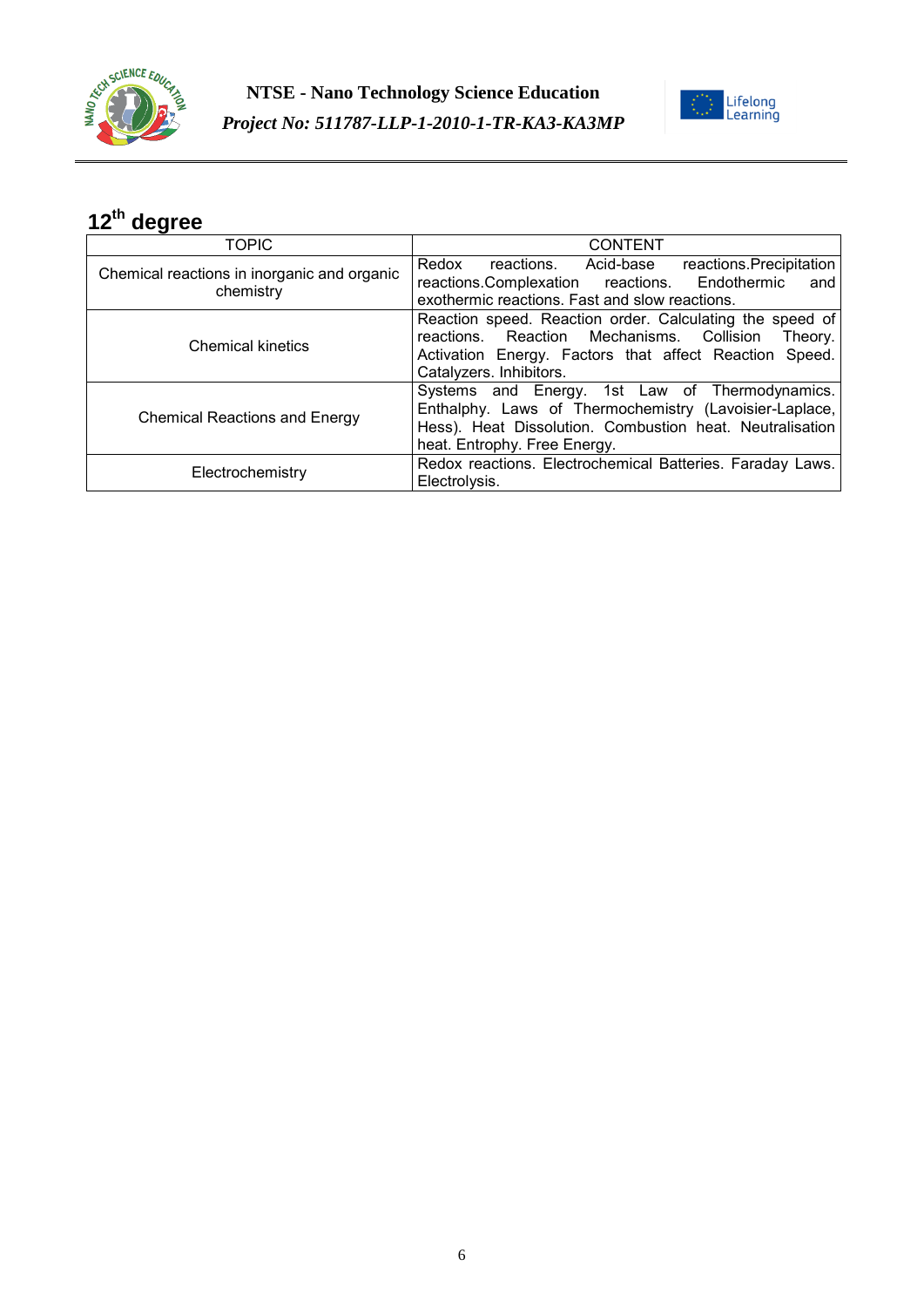



#### **Appendix A.1 – Background in Physics for students in Turkey 9 th degree**

| <b>TOPIC</b>                                             | <b>BACKGROUND</b>                                                                                                                                                                         | <b>Matching Nanotech Activity</b>                                                                                           |
|----------------------------------------------------------|-------------------------------------------------------------------------------------------------------------------------------------------------------------------------------------------|-----------------------------------------------------------------------------------------------------------------------------|
| The nature<br>of physics                                 | *Branches of<br>physics<br>*Base quantities<br>- derived<br>quantities<br>*Conversion of<br>unit<br>*Scales<br>*Scalar<br>quantities -<br>vector quantities<br>*Calculations of<br>volume | Size and Scale<br>http://mrsec.wisc.edu/Edetc/nanoscale/index.html                                                          |
| Work, Power<br>and Energy                                |                                                                                                                                                                                           |                                                                                                                             |
| Heat,<br>Temperature<br>and Phase<br>Changes             | *Thermometer<br>*Specific heat                                                                                                                                                            | Preparation of a Cholesteryl Ester Liquid Crystal<br>Thermometer<br>http://mrsec.wisc.edu/Edetc/nanolab/LC prep/index2.html |
| Properties<br>of matter                                  | *Common<br>characteristics of<br>matter<br>*Distinguishing<br>features of<br>matter *Density<br>*Physical,<br>chemical and<br>nuclear change                                              |                                                                                                                             |
| Motion                                                   | Position<br>Velocity<br>Acceleration                                                                                                                                                      |                                                                                                                             |
| Force                                                    | *The four<br>fundamental<br>forces<br>*Gravitational<br>force<br>*Newton's laws<br>*Force of friction                                                                                     |                                                                                                                             |
| Electric<br>current and<br>the effects<br>of electricity | *Current<br>intensity<br>*Resistance<br>*Ohm's Law<br>*Series and<br><b>Parallel Resistor</b><br>*Serial and<br><b>Parallel Battery</b><br>*Magnets<br>*The Earth's<br>magnetic field     | Periodic Properties and Light Emitting Diodes<br>http://mrsec.wisc.edu/Edetc/nanolab/LED/index.html                         |
| Waves                                                    | *Wave<br>frequency,<br>period,                                                                                                                                                            |                                                                                                                             |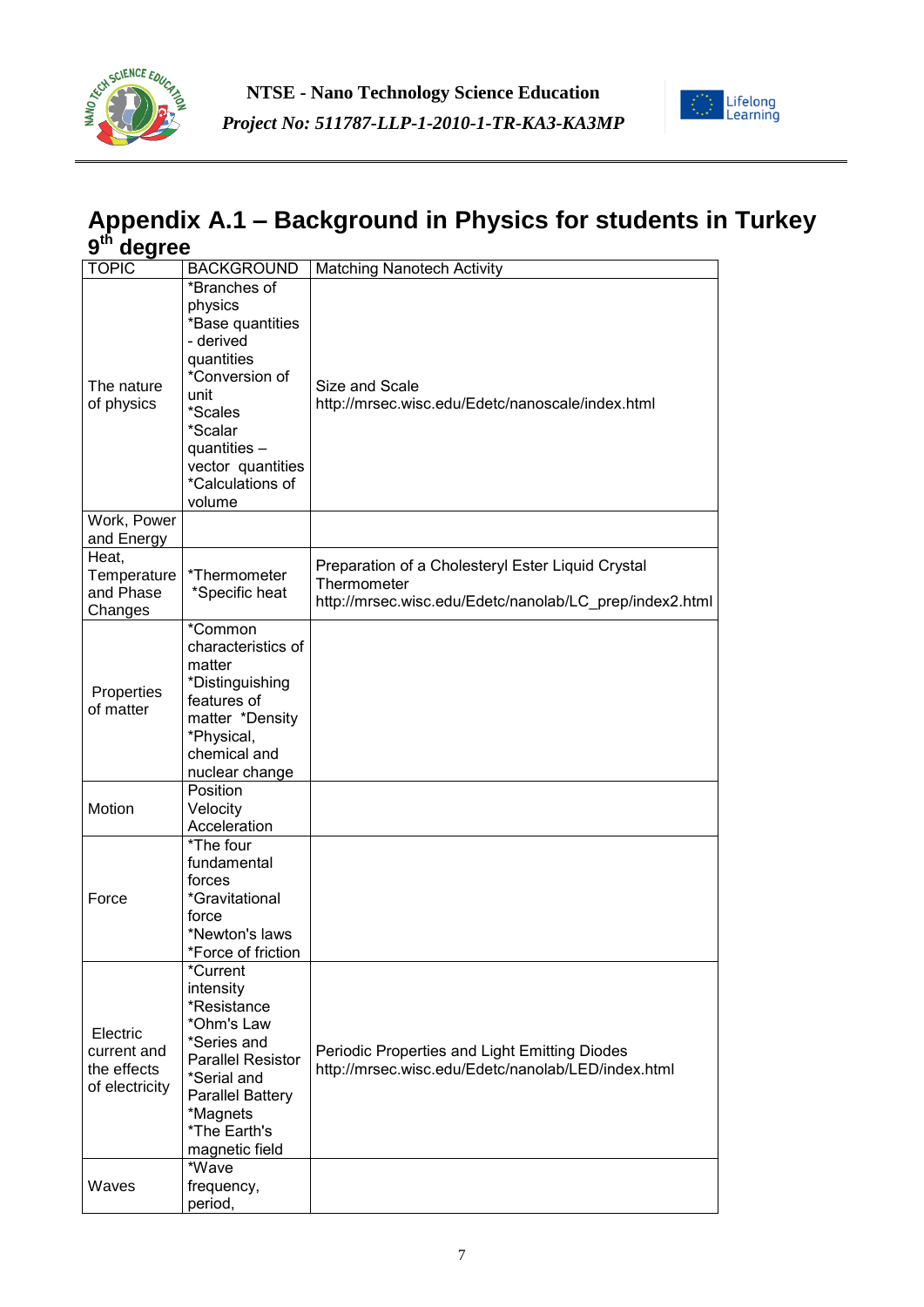



#### *Project No: 511787-LLP-1-2010-1-TR-KA3-KA3MP*

| wavelength,      |  |  |
|------------------|--|--|
| wave speed       |  |  |
| *Sound wave      |  |  |
|                  |  |  |
| *Seismic waves   |  |  |
| *Electromagnetic |  |  |
| wave,            |  |  |
| electromagnetic  |  |  |
| spectrum         |  |  |

| <b>TOPIC</b>  | <b>BACKGROUND</b>                 | <b>Matching Nanotech Activity</b>                       |
|---------------|-----------------------------------|---------------------------------------------------------|
|               | *Stability                        |                                                         |
|               | *Adhesion,                        |                                                         |
|               | cohesion                          |                                                         |
| Properties    | *Surface                          | Lotus Effect Activity:                                  |
| of matter     | tension                           | http://mrsec.wisc.edu/Edetc/EExpo/surfaces/index.html   |
|               | *Capillarity                      |                                                         |
|               | *Gases in the                     |                                                         |
|               | atmosphere                        |                                                         |
|               | *Plasma                           |                                                         |
| Force and     | *Forces                           |                                                         |
| Vector        | *Resultant                        |                                                         |
|               | vector                            |                                                         |
|               | *Speed                            |                                                         |
|               | *Velocity<br>*Distance            |                                                         |
|               |                                   |                                                         |
| Linear        | *Relative speed<br>*Velocity-time |                                                         |
| motion        | graphs                            |                                                         |
|               | *Distance-time                    |                                                         |
|               | graphs                            |                                                         |
|               | *Acceleration-                    |                                                         |
|               | time graphs                       |                                                         |
|               | *Free fal                         |                                                         |
|               | *Motion in Two                    |                                                         |
| Motion on     | Dimensions                        |                                                         |
| Earth         | *Uniform                          |                                                         |
|               | <b>Circular Motion</b>            |                                                         |
|               | *Air resistance                   |                                                         |
|               | *First law                        |                                                         |
| Newton's      | *Second law                       |                                                         |
| laws of       | *Third law                        |                                                         |
| motion        | *Friction force                   |                                                         |
|               | *Inertia                          |                                                         |
|               | *Electric charge                  |                                                         |
|               | *Coulomb Law                      |                                                         |
| Electrostatic | *Electric field                   | Preparation of a Fuel Cell                              |
|               | and electric                      |                                                         |
|               | potential<br>*Electric current    | http://mrsec.wisc.edu/Edetc/nanolab/fuelcell/index.html |
|               | and the effects                   |                                                         |
|               | of electricity                    |                                                         |
|               | *Principle of                     |                                                         |
| Modern        | relativity                        |                                                         |
| Physics       | *Michelson-                       |                                                         |
|               | Morley                            |                                                         |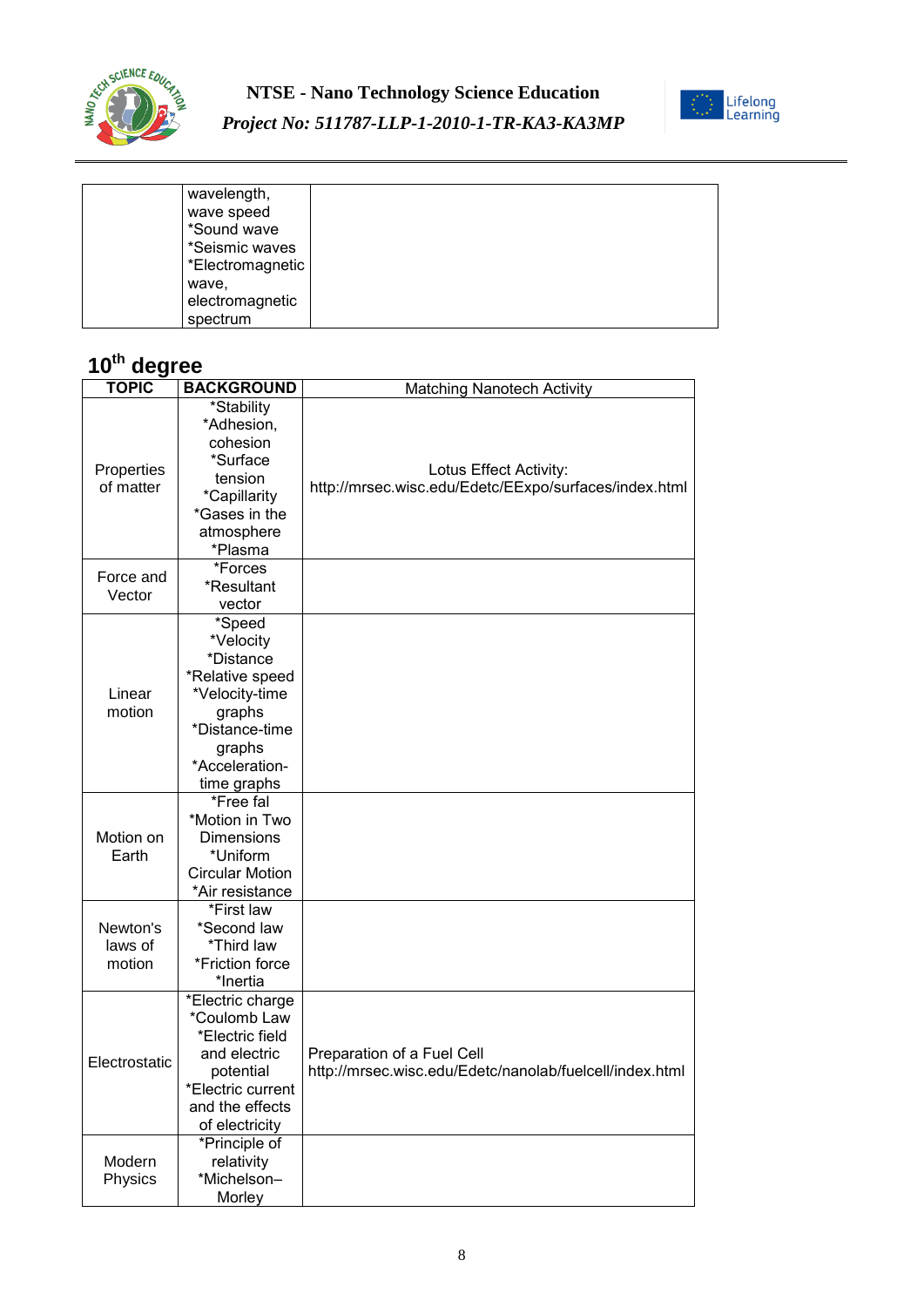



|       | experiment                                                      |                                                                                            |
|-------|-----------------------------------------------------------------|--------------------------------------------------------------------------------------------|
| Waves | *Helical Springs<br>*Waves on a<br>spring<br>*Waves on<br>water | *NiTi Shape Memory Alloy Springs<br>http://mrsec.wisc.edu/Edetc/nanolab/spring/indexX.html |

| <b>TOPIC</b>                      |                              |                                   |
|-----------------------------------|------------------------------|-----------------------------------|
|                                   | <b>BACKGROUND</b>            | <b>Matching Nanotech Activity</b> |
| Pressure                          | *Pressure in                 |                                   |
|                                   | solids                       |                                   |
|                                   | *Pressure in                 |                                   |
|                                   | liquids                      |                                   |
|                                   | *Pressure in                 |                                   |
|                                   | Gases                        |                                   |
|                                   | *Buoyancy of                 |                                   |
| Buoyancy                          | liquids                      |                                   |
|                                   | *Buoyancy of Air             |                                   |
|                                   | *Heat                        |                                   |
|                                   | *Temperature                 |                                   |
| Heat,                             | *Internal Energy             |                                   |
| temperature                       | *Heat Exchange               |                                   |
| and thermal                       | *Specific Heat               |                                   |
| expansion                         | *Thermal                     |                                   |
|                                   | Expansion                    |                                   |
|                                   | *Kinetic Energy              |                                   |
|                                   | *Potential                   |                                   |
|                                   |                              |                                   |
|                                   | Energy                       |                                   |
|                                   | <i><b>*Translational</b></i> |                                   |
|                                   | Kinetic Energy               |                                   |
|                                   | *Rotational                  |                                   |
|                                   | Kinetic Energy               |                                   |
| Work and                          | *Energy                      |                                   |
| energy                            | changes on                   |                                   |
|                                   | <b>Friction Surfaces</b>     |                                   |
|                                   | *Potential                   |                                   |
|                                   | Energy of                    |                                   |
|                                   | Flexibility                  |                                   |
|                                   | *Conservation of             |                                   |
|                                   | Mechanical                   |                                   |
|                                   | Energy                       |                                   |
|                                   | *Momentum                    |                                   |
|                                   | *Impulse                     |                                   |
|                                   | *Conservation of             |                                   |
| Impulse and                       | Momentum                     |                                   |
| momentum                          | *Elastic                     |                                   |
|                                   | Colllision                   |                                   |
|                                   | *Inelastic                   |                                   |
|                                   | Collision                    |                                   |
|                                   | *Torque and                  |                                   |
| Torque and<br>Angular<br>Momentum | direction of                 |                                   |
|                                   | rotation                     |                                   |
|                                   | *Conservation of             |                                   |
|                                   | angular                      |                                   |
|                                   | momentum                     |                                   |
|                                   | *Kepler Laws                 |                                   |
|                                   |                              |                                   |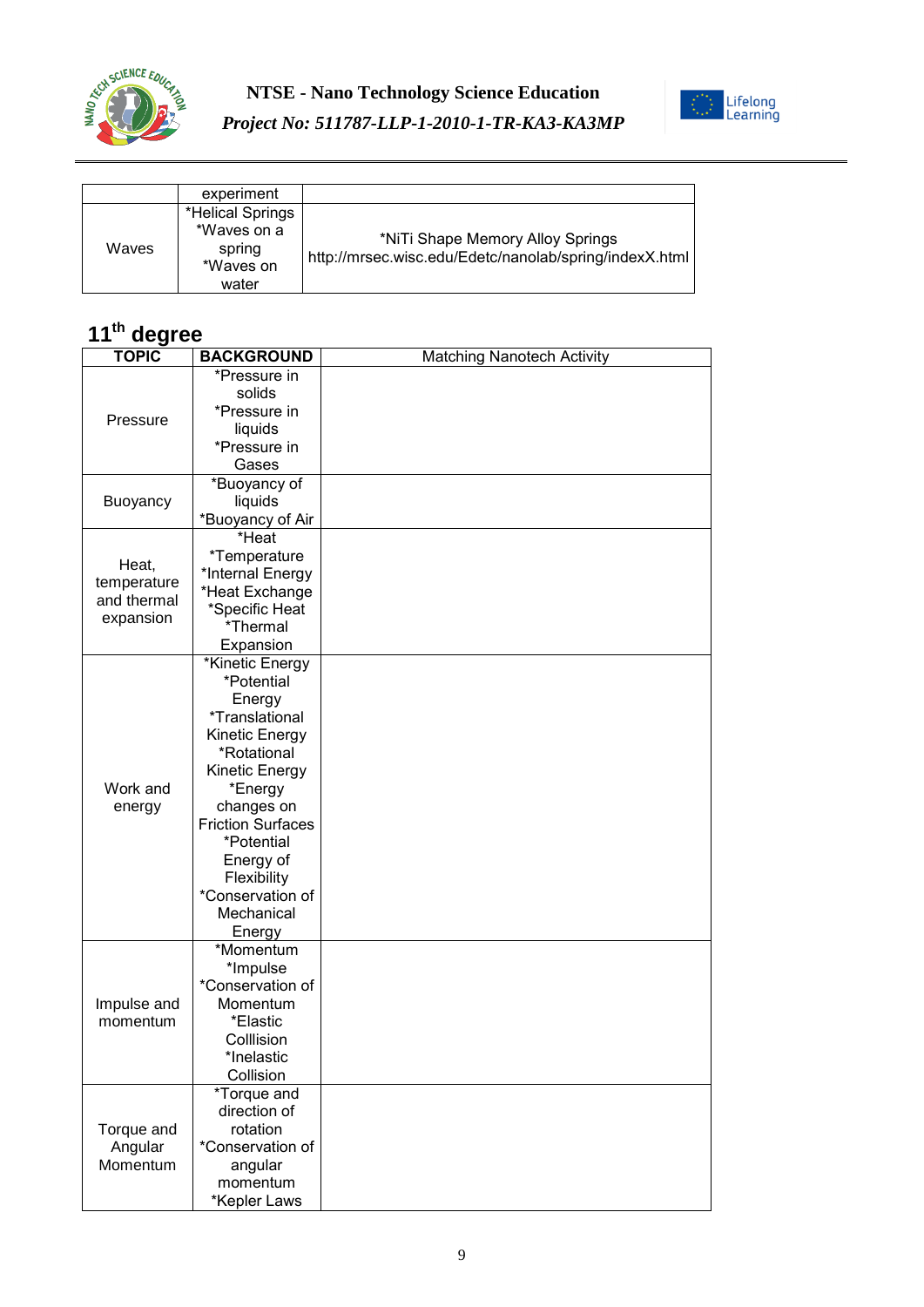



| Balance and<br>center of<br>mass | *Balance<br>*Mass and<br>Center of Weight<br>*Equal Arm<br><b>Balance</b> |                                                                                                    |
|----------------------------------|---------------------------------------------------------------------------|----------------------------------------------------------------------------------------------------|
|                                  | *Balance in<br>Simple                                                     |                                                                                                    |
|                                  | Machines                                                                  |                                                                                                    |
|                                  | *Magnetic Fields                                                          |                                                                                                    |
|                                  | *Magnetic<br>Fields around                                                | *Giant Magneto Resistance                                                                          |
|                                  | magnets                                                                   | http://mrsec.wisc.edu/Edetc/cineplex/GMR/index.html                                                |
| Magnetism                        | *Magnetic fields                                                          | *Ferrofluid Activity:                                                                              |
|                                  | on a wire                                                                 | http://mrsec.wisc.edu/Edetc/EExpo/ferrofluid/index.html                                            |
|                                  | *Electromagnetic                                                          |                                                                                                    |
|                                  | Induction                                                                 |                                                                                                    |
|                                  | *Quantum                                                                  |                                                                                                    |
|                                  | Physics                                                                   |                                                                                                    |
| Photoelectric<br>and Compton     | *Black Body<br>*Photon and its                                            | <b>LED Color Stip Kit</b><br>http://mrsec.wisc.edu/Edetc/SlideShow/index.html                      |
| effect                           | energy                                                                    |                                                                                                    |
|                                  | *Photoelecric                                                             |                                                                                                    |
|                                  | *Compton Effect                                                           |                                                                                                    |
|                                  | *Models of atom                                                           |                                                                                                    |
|                                  | *Quantum                                                                  |                                                                                                    |
| Structure of                     | <b>Numbers</b>                                                            | Solid-State Model Kit                                                                              |
| Atom                             | *Stimulation of<br>the atom                                               | http://mrsec.wisc.edu/Edetc/SlideShow/index.html                                                   |
|                                  | *Lasers                                                                   |                                                                                                    |
|                                  | *Sound                                                                    |                                                                                                    |
|                                  | Propagation                                                               |                                                                                                    |
|                                  | *Frequency of                                                             |                                                                                                    |
|                                  | sound                                                                     |                                                                                                    |
|                                  | *Doppler Effect                                                           |                                                                                                    |
|                                  | *Supersonic<br>*Forced                                                    |                                                                                                    |
| Sound                            | Vibration and                                                             |                                                                                                    |
| waves                            | resonance                                                                 |                                                                                                    |
|                                  | *Absorbtion and                                                           |                                                                                                    |
|                                  | adsorbtion of                                                             |                                                                                                    |
|                                  | sound                                                                     |                                                                                                    |
|                                  | *Diffraction of                                                           |                                                                                                    |
|                                  | sound<br>*Sound                                                           |                                                                                                    |
|                                  | interference                                                              |                                                                                                    |
|                                  | *Light                                                                    |                                                                                                    |
| Enlightenment                    | *Shadow                                                                   |                                                                                                    |
|                                  | *Photometers                                                              | Preparation of an Organic Light Emitting Diode<br>http://mrsec.wisc.edu/Edetc/SlideShow/index.html |
|                                  | *Crookes                                                                  |                                                                                                    |
|                                  | Radiometer                                                                |                                                                                                    |
| <b>Stars</b>                     | *Formation and                                                            |                                                                                                    |
|                                  | structure of<br><b>Stars</b>                                              |                                                                                                    |
|                                  | *Electromagnetic                                                          |                                                                                                    |
|                                  | Spectrum of                                                               |                                                                                                    |
|                                  | stars                                                                     |                                                                                                    |
|                                  | *Classification of                                                        |                                                                                                    |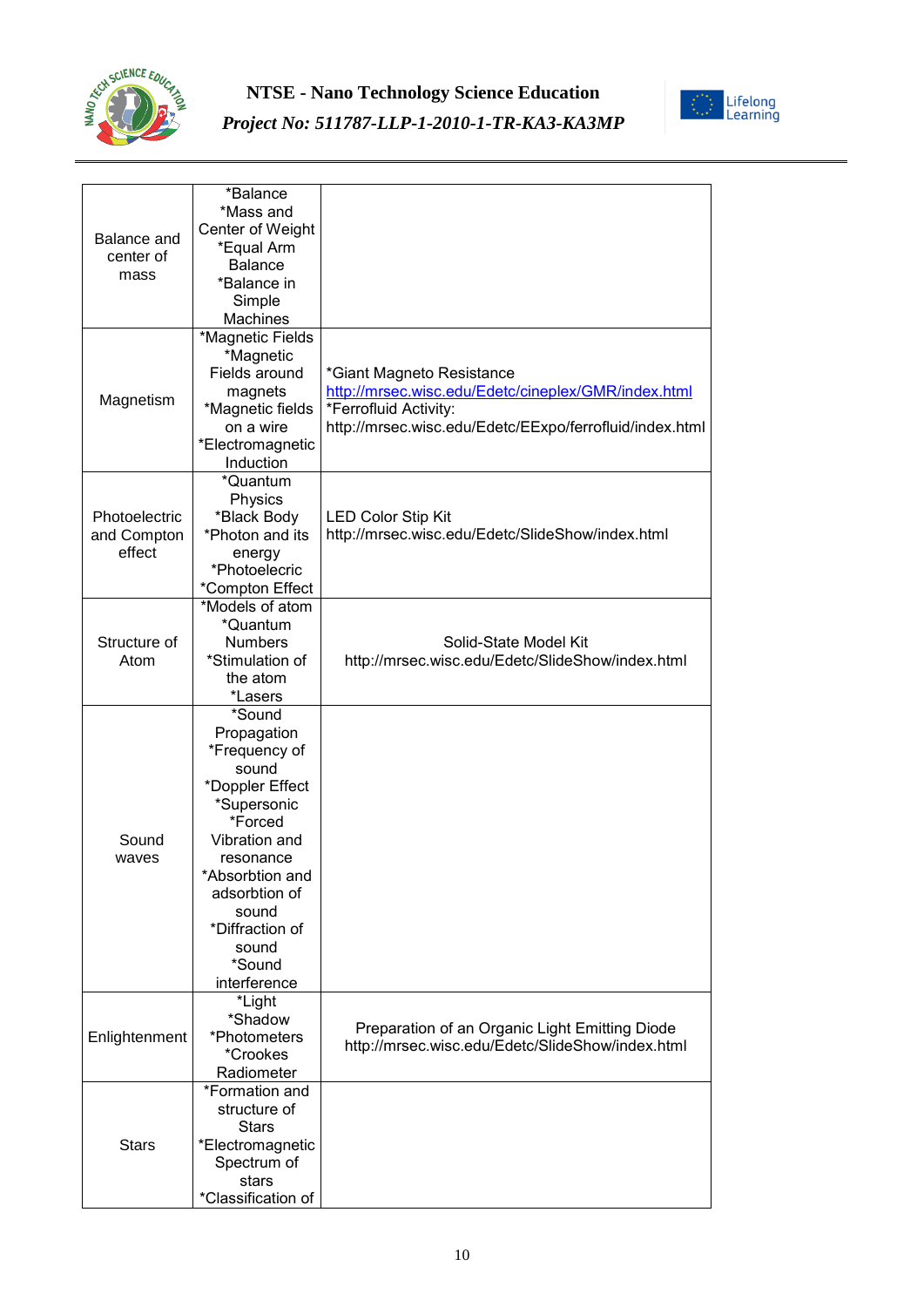

#### **NTSE - Nano Technology Science Education** *Project No: 511787-LLP-1-2010-1-TR-KA3-KA3MP*



| stars according |  |
|-----------------|--|
| to the heat and |  |
| spectrums       |  |
| *Supernova      |  |
| *Galaxies       |  |
| *Hubble Law     |  |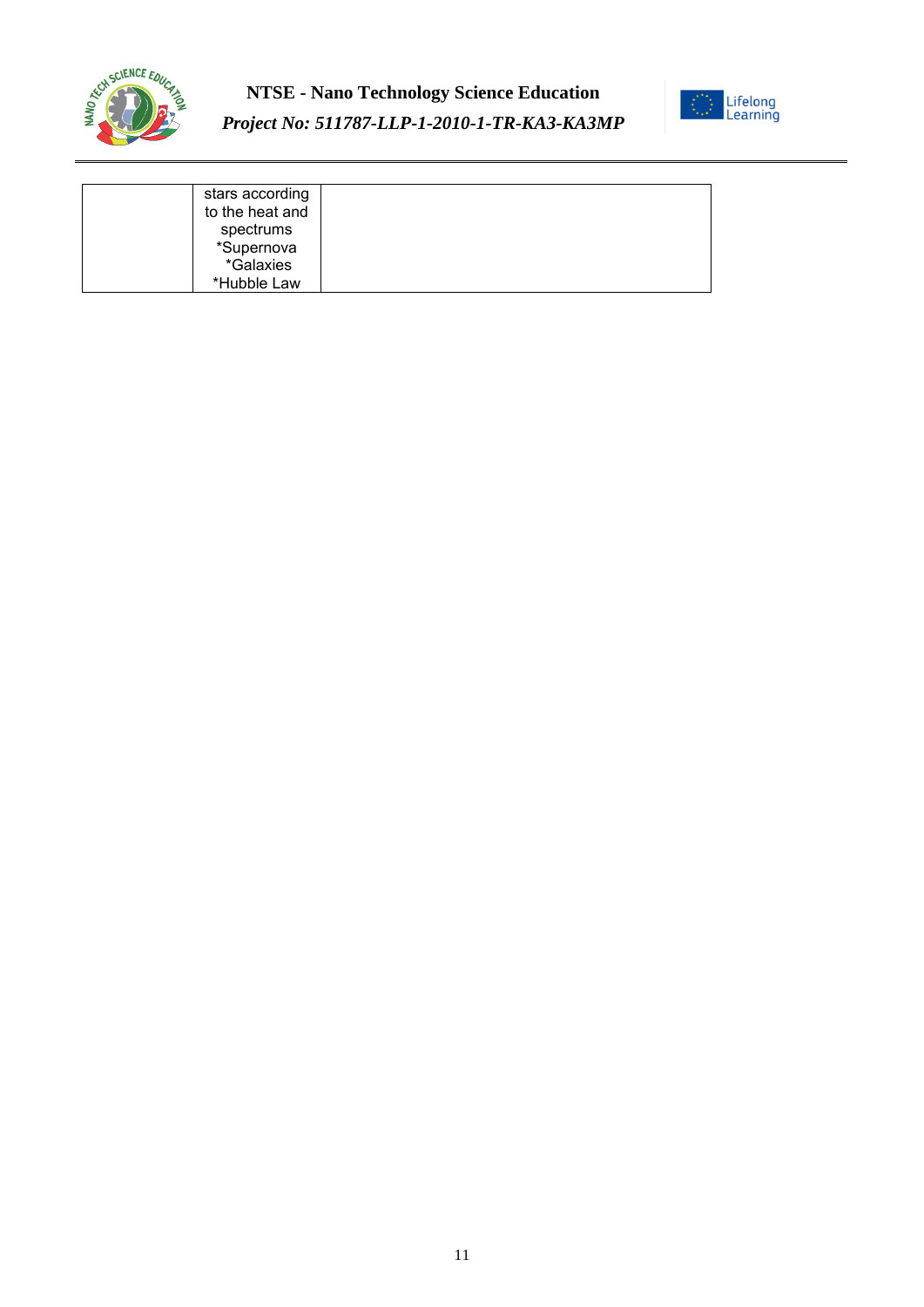



### **Appendix A.2 – Background in Biology for students in Romania 9 th degree**

| TOPIC                                                                        | <b>CONTENT</b>                                          |
|------------------------------------------------------------------------------|---------------------------------------------------------|
| <b>Common Properties of Living Things</b>                                    | World diversity. Introduction.                          |
|                                                                              | Classification of Living Beings *Bacteria:              |
|                                                                              | <b>Classification of Bacteria</b>                       |
|                                                                              | Reproduction of Bacteria                                |
|                                                                              | *Archaea                                                |
| Classification of Living Things and<br>Diversification of Biological Species | *Protozoa                                               |
|                                                                              | *Algea                                                  |
|                                                                              | *Fungi                                                  |
|                                                                              | *Plants                                                 |
|                                                                              | *Animals                                                |
|                                                                              | Parts of the Cell: Organels                             |
| The Cell                                                                     | Functions of parts of the cell                          |
|                                                                              | Comparison of prokaryotic and eukaryotic cells          |
|                                                                              | Division of cell                                        |
| <b>Cell Division</b>                                                         | Mitosis, Meiosis                                        |
|                                                                              | heredity, variability, mechanismes of heredity, genetic |
|                                                                              | recombination, chromozomial determinism of sexes,       |
| Heredity and variability of living world                                     | environment influence on heredity, human genetics,      |
|                                                                              | genetic engineering                                     |

## **10th degree**

| <b>TOPIC</b>                                | <b>Content</b>                                           |
|---------------------------------------------|----------------------------------------------------------|
| Vegetal and animal tissues (clasification,  | Vegetal tissues (embryonic, final); Animal Tissues       |
| structure, role)                            | (epitelial, conjunctive, muscle, nervous)                |
| Structure and functions of living organisms | Nutrition function (Nutrition - autotrophic and          |
|                                             | heterotrophic. Breathing - aerobic, anaerobic, plants,   |
|                                             | animals. Circularion - plants and animals. Excretion -   |
|                                             | plants and animals.) Relationship function (Senzitivity. |
|                                             | Locomotion). Reproduction function (Plants and animals)  |
| Ecological disequilibrium                   | Causes, efects and measures                              |

## **11th degree**

| <b>TOPIC</b>                  | <b>CONTENT</b>                                                                                                                                                                                                                                                                 |
|-------------------------------|--------------------------------------------------------------------------------------------------------------------------------------------------------------------------------------------------------------------------------------------------------------------------------|
| Human body composition        | Topography of organs and organ systems                                                                                                                                                                                                                                         |
| Basic functions of human body | Relationship functions (nervous system, analyzers,<br>endocrine glands, skeleton, muscles). Nutrition function<br>(digestion and absorbtion, circulation, breathing,<br>excretion). Reproduction function (reproduction system,<br>reproduction health, hygiene and pathology) |

| <b>TOPIC</b>  | <b>BACKGROUND</b>                                                                                                                                                                                                                                                               |
|---------------|---------------------------------------------------------------------------------------------------------------------------------------------------------------------------------------------------------------------------------------------------------------------------------|
| Genetics      | Molecular genetics. Human genetics.                                                                                                                                                                                                                                             |
| Human ecology | Characteristics of anthropic ecosystems and metthod of<br>investigation. Human impact on natural ecosystems<br>(chemical pollution, habitat degradation, overexploitation of<br>biological resources, urbanization and industrialization,<br>environmental damage by pollution) |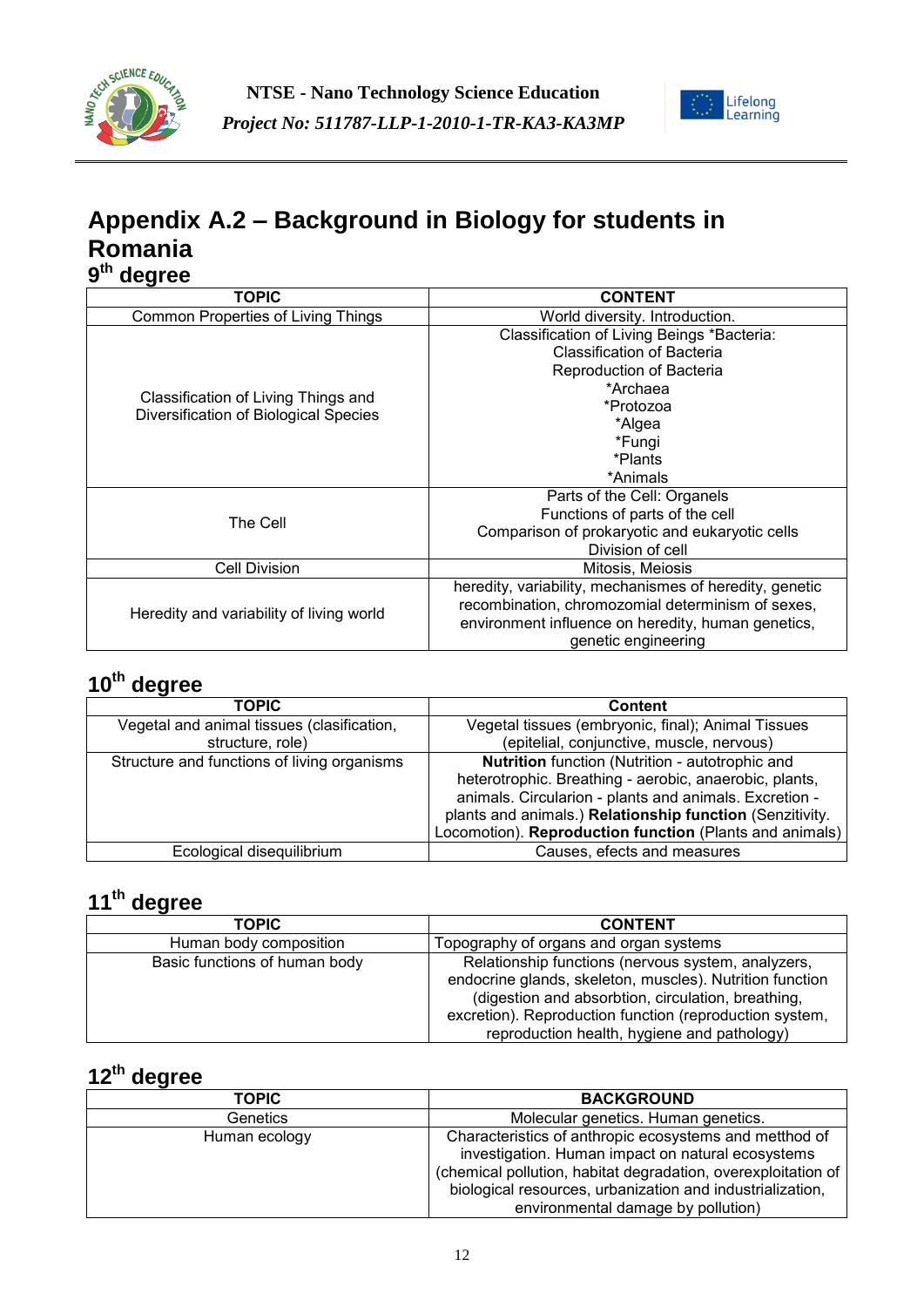



### **Appendix A.2 – Background in Chemistry for students in Romania 9 th degree**

| uvyı vv<br><b>TOPIC</b>                         | Content                                                           |
|-------------------------------------------------|-------------------------------------------------------------------|
|                                                 |                                                                   |
| Atom                                            | Electron shell structure for chemical elements from 1, 2, 3, *4   |
|                                                 | periods.                                                          |
| Correlation between the structure of electronic | Connection between the electron shell structure, the placement    |
| shell and properties of elements                | in the Periodic Table and the properties of chemical elements.    |
|                                                 | The variation of periodic properties of chemical elements from    |
|                                                 | primary groups and 1, 2, 3,*4 periods. Ionic bond. Polar and      |
|                                                 | nonpolar covalent bond. Coordinative bond. Hydrogen bond.         |
| Compounds                                       | Electronic Configuration of Atoms. Octet rule. Ionic Compounds.   |
|                                                 | Covalent Compounds.                                               |
| <b>Mixtures</b>                                 | Homogeneous Mixtures. Heterogeneous Mixtures.                     |
| <b>States of Matter</b>                         | Properties of solid, liquid and gases. General Properties of      |
|                                                 | Gases. Gas Pressure. Gas Laws. Ideal Gases.                       |
| Solutions                                       | Dissolution. Factors involved in dissolution. Types of solutions. |
|                                                 | Solubility. Concentration types of solutions. Equilbrium in       |
|                                                 | solutions. Equilibrium constant of solutions. Factors affecting   |
|                                                 | solubility.                                                       |
| <b>Acids and Bases</b>                          | Autoionization of water. Definitions of Acids and<br>Bases.       |
|                                                 | Decomposition equilibriums of weak acids and bases. pH and        |
|                                                 | pOH. Neutralization and titration. Hydrolysis. Buffer solutions.  |
| Redox reactions                                 | Oxidation-Reduction Reactions. Applications: Daniell Cell,        |
|                                                 | Lead-Acid batery. The corrosion and anticorrosion protection.     |
| <b>Chemical Equilibrium</b>                     | The qualitative and quantitative properties of equilibrium.       |
|                                                 | Equilibrium constants (Kp, Kc, Kx). Relations between the         |
|                                                 | equilibrium constants. Factors affecting equilibrium constant.    |

#### **10th degree**

| TOPIC                                                     | CONTENT                                                                                                                                                                                                                                                                                                                                        |
|-----------------------------------------------------------|------------------------------------------------------------------------------------------------------------------------------------------------------------------------------------------------------------------------------------------------------------------------------------------------------------------------------------------------|
| Introduction in organic chemistry                         | Introduction in Organic Chemistry. Molecular and structure<br>formulas. Organic elements. Chemical bonds in organic<br>compounds. Carbon chain types. Organic compounds<br>clasification: hydrocarbons and functional compounds.                                                                                                               |
| Hydrocarbons + sourse of energy and raw<br>organic matter | Alkanes (formula, structure, izomery, physical and chemical<br>properties). Alkenes (formula, structure, izomery, physical and<br>chemical properties). Alkynes (formula, structure, izomery,<br>physical and chemical properties). Arenes (formula, structure,<br>izomery, physical and chemical properties, benzene, touene,<br>naphtalene). |
| <b>Hydrocarbon Derivates</b>                              | Alcohols (methanol, ethanol, glycerine, acetic fermentation).<br>Carboxilic acids (acetic acid, grease acids).                                                                                                                                                                                                                                 |
| Organic compounds with biological activity                | Greases. Proteins. Carbohidrates. Soaps and detergents.<br>Drugs. Vitamins.                                                                                                                                                                                                                                                                    |
| <b>Fuels</b>                                              | Methane, oil fractions, coals. Petroleum: source of organic raw<br>material. Petroleum processing.                                                                                                                                                                                                                                             |
| Macromolecular compounds                                  | Natural and syntetic rubber. Plastic materials. Natural and<br>syntetic fibres.                                                                                                                                                                                                                                                                |
| Dyes                                                      | Natural ans syntetic dyes. Dyes for fibres and food.                                                                                                                                                                                                                                                                                           |

| ----<br>__               |       |
|--------------------------|-------|
| <b>TOPIC</b>             | ___   |
| $\overline{\phantom{a}}$ | - INI |
| . .                      | `−N.  |
|                          |       |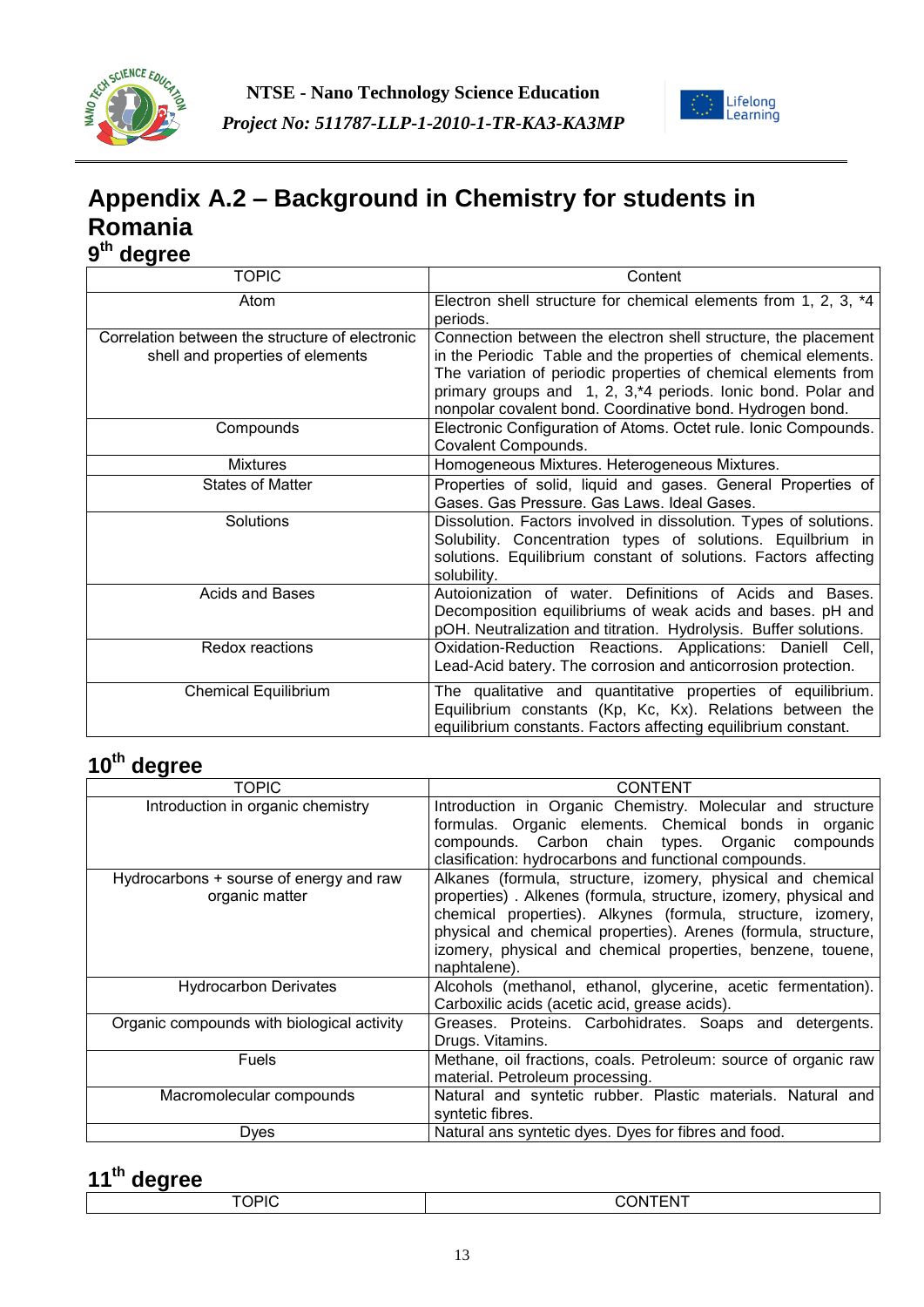



| Compounds with monovalent functional groups | Halogenated compounds. Hydroxilic compounds. Amines.         |
|---------------------------------------------|--------------------------------------------------------------|
| Compounds with di and trivalent functional  | Carbonilic compounds. Carboxilic compounds and derivatives.  |
| groups                                      |                                                              |
| Compounds with mixted functional groups     | Aminoacids. Hydroxiacids. Carbohydrates. Nucleic acids. AND. |
|                                             | ARN.                                                         |
| Reactions of Organic Chemistry              | Substitution. Adition. Elimination. Transpozition.           |
| Organic compounds with biological activity  | Introduction in biochemistry. General information.           |

| <b>TOPIC</b>                                | <b>CONTENT</b>                                                                                                                                                                                       |
|---------------------------------------------|------------------------------------------------------------------------------------------------------------------------------------------------------------------------------------------------------|
| Chemical reactions in inorganic and organic | Redox<br>reactions. Precipitation<br>Acid-base<br>reactions.                                                                                                                                         |
| chemistry                                   | reactions. Complexation reactions. Endothermic and exothermic                                                                                                                                        |
|                                             | reactions. Fast and slow reactions.                                                                                                                                                                  |
| <b>Chemical kinetics</b>                    | Reaction speed. Reaction order. Calculating the speed of<br>reactions. Reaction Mechanisms. Collision Theory. Activation<br>Energy. Factors that affect Reaction Speed. Catalyzers.<br>Inhibitors.   |
| <b>Chemical Reactions and Energy</b>        | Systems and Energy. 1st Law of Thermodynamics. Enthalphy.<br>Laws of Thermochemistry (Lavoisier-Laplace, Hess). Heat<br>Dissolution. Combustion heat. Neutralisation heat. Entrophy.<br>Free Energy. |
| Electrochemistry                            | Redox reactions. Electrochemical Batteries. Faraday<br>Laws.<br>Electrolysis.                                                                                                                        |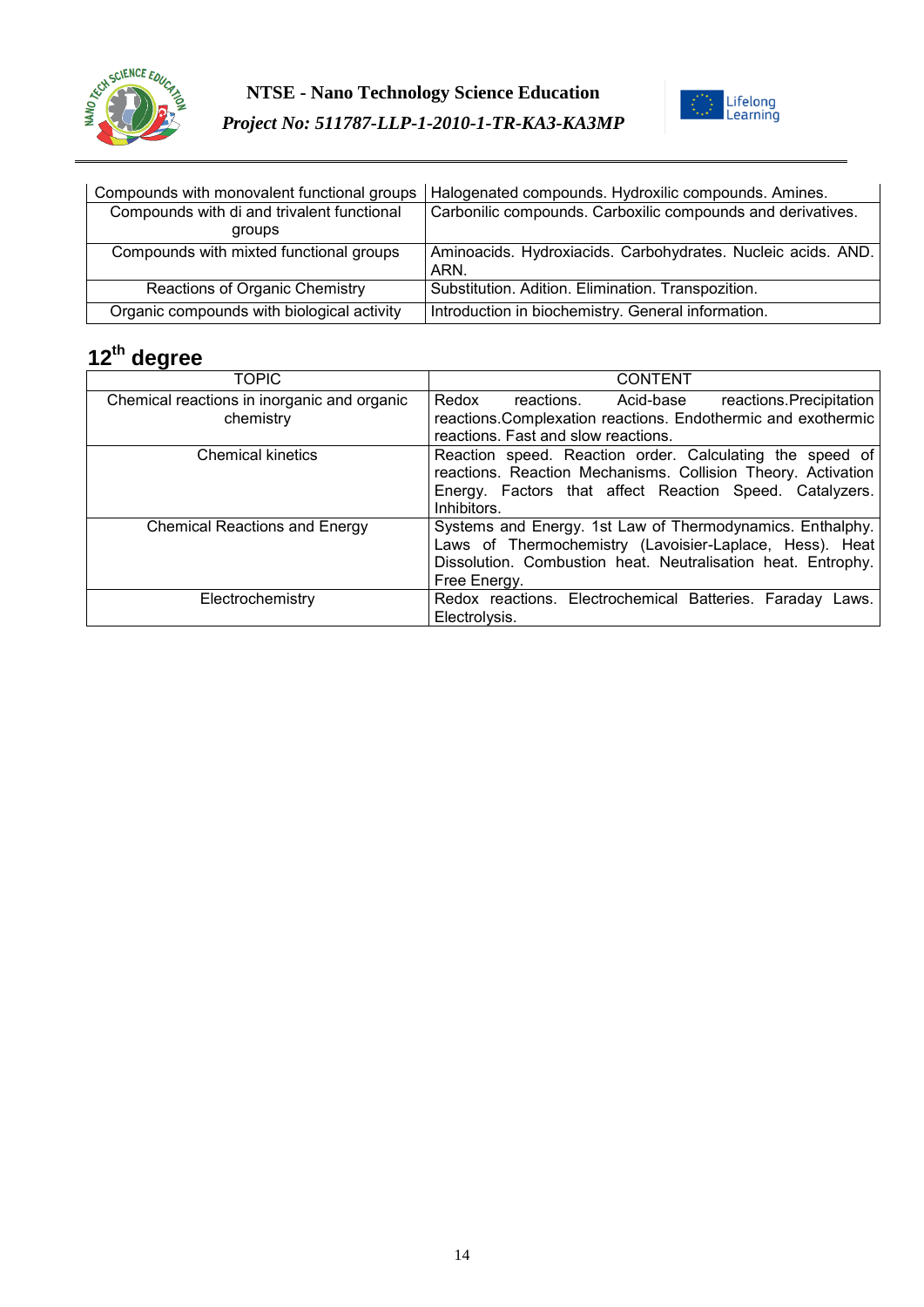



### **Appendix A.2 – Background in Physics for students in Romania 9 th degree**

| ---<br><b>TOPIC</b>                                        | <b>CONTENT</b>                                                                                                                                                                                                 |
|------------------------------------------------------------|----------------------------------------------------------------------------------------------------------------------------------------------------------------------------------------------------------------|
| Optics                                                     | Reflection and refraction. Thin lenses. Systems of lenses.<br>Human eye. Optical instruments.                                                                                                                  |
| Principles and Laws of Clasical Mechanics                  | Motion and rest. Clasical Mechanics Principles (1-3). Hooke<br>Law. Elastic limit. Law of sliding friction. Universal attraction<br>law.                                                                       |
| Variation Theorems and Conservation Laws in  <br>Mechanics | Mechanical work. Power. Theorem of kinetic energy variation<br>of the material point. Gravitational and *elastic potential<br>energy. Law of conservation of mechanical energy. *Impulse<br>variation theorem. |
| <b>Elements of Statics</b>                                 | Translation balance. Rotation balance.                                                                                                                                                                         |

### **10th degree**

| <b>TOPIC</b>                                   | <b>CONTENT</b>                                                 |  |  |
|------------------------------------------------|----------------------------------------------------------------|--|--|
|                                                | Elements of thermodynamics. Calorimetry. 1st Law of            |  |  |
| Thermodynamics                                 | Thermodynamics. 1st Law of thermodynamics applications to      |  |  |
|                                                | ideal gases transformations. Change of the aggregation state.  |  |  |
|                                                | Thermal engines.*2nd Law of Thermodynamics.                    |  |  |
|                                                | Electric current. Ohm's Law. Kirchhoff's Laws. Series and      |  |  |
| Production and use of direct current (DC)      | Parallel Resistor Combinations. Serial and Parallel Battery.   |  |  |
|                                                | Energy and electric power. Applications.                       |  |  |
|                                                | Alternating current. Elements of circuits. Energy and power in |  |  |
| Production and use of alternating current (AC) | alternating current. Rectifier. Electric<br>engines.<br>Home   |  |  |
|                                                | appliance.                                                     |  |  |

#### **11th degree**

| <b>TOPIC</b>                                                                                                                                                                             | <b>CONTENT</b>                                                                                                                                                                                                                                                                                                                                                                             |  |  |
|------------------------------------------------------------------------------------------------------------------------------------------------------------------------------------------|--------------------------------------------------------------------------------------------------------------------------------------------------------------------------------------------------------------------------------------------------------------------------------------------------------------------------------------------------------------------------------------------|--|--|
| Oscillations and Mechanic Waves.                                                                                                                                                         | <b>Oscillations</b><br>Oscillations<br>technique.<br>nature<br>and<br>in.<br>oscillator. Coupled<br>mechanical<br>characteristics. Mechanic<br>Mechanical waves. Seismic waves. Reflection,<br>oscillators.<br>refraction, interference of mechanical waves.<br>Stationary<br>waves. Acoustics. Ultrasounds and infrasounds. Applications<br>in medicine, industry and militarytechniques. |  |  |
| Oscillations and Electromagnetic Waves.                                                                                                                                                  | RLC in alternating current. Electromagnetic oscillations in RLC<br>Electromagnetic field. Electromagnetic<br>circuit.<br>waves.<br>Clasification of electromagnetic waves. Applications.                                                                                                                                                                                                   |  |  |
| Light dispersion. Interference. Young's Device. Localized<br>interference. Applications. *Light diffraction. Applications.<br><b>Optical Waves</b><br>*Light polarization. Applications. |                                                                                                                                                                                                                                                                                                                                                                                            |  |  |
| *Elements of Chaos Theory                                                                                                                                                                | Models.<br>*Determinism<br>predictability.<br>Conditions.<br>and<br>unpredictability.<br>Chaotic<br>*Determinism<br>and<br>behaviour.<br>Conditions. *Description of chaotic behaviour. Phases space.<br>Strange and classical attractors. *Elements of fractal<br>geometry.                                                                                                               |  |  |

| <b>TOPIC</b>                 | <b>CONTENT</b> |           |                                                                 |               |
|------------------------------|----------------|-----------|-----------------------------------------------------------------|---------------|
| Special Theory of Relativity |                |           | Introduction. Classical relativity. Michelson's Experiment. STR |               |
|                              | Postulates.    | Lorentz's | transformations.                                                | Consequences. |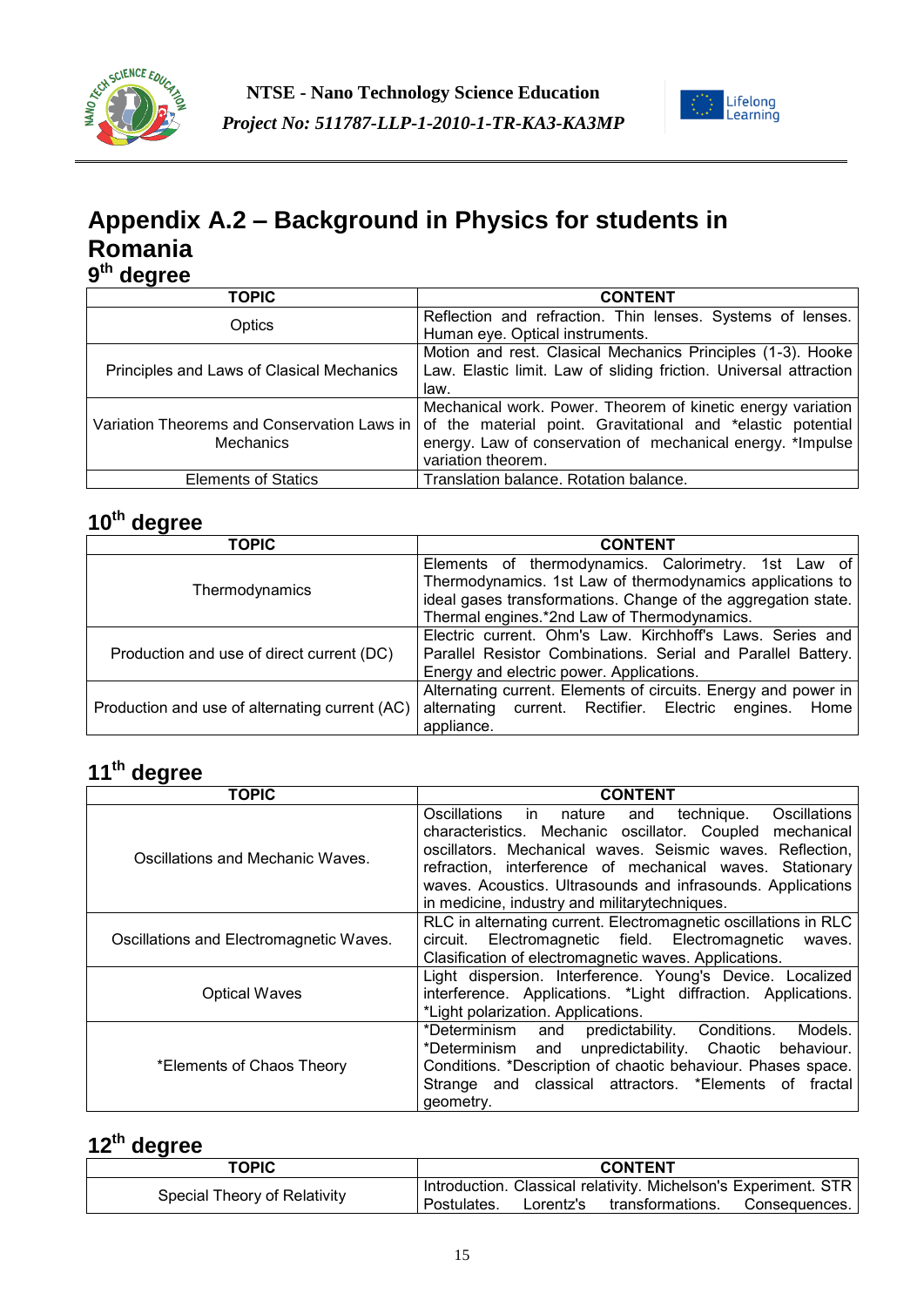



|                                              | Elements of relativistic kinematics. Bases of relativistic<br>dynamics. Composition of velocities. Relativistic mechanics.<br>Mass - Energy relation.                                                                                                                                                                     |
|----------------------------------------------|---------------------------------------------------------------------------------------------------------------------------------------------------------------------------------------------------------------------------------------------------------------------------------------------------------------------------|
| <b>Elements of Quantum Physics</b>           | External photoelectric effect. Laws of external photoelectric<br>effect. Planck's Hypothesis. Einstein's Hypothesis. Einstein's<br>De Broglie's Hypothesis. Electron diffraction.<br>Equation.<br>Applications. Wave-particle dualism. *Compton Effect.                                                                   |
| <b>Atomic Physics</b>                        | Spectra. Rutherford experiment. The Planetary Model of<br>Atom. Franck-Hertz Experiment. Bohr Model. X-Rays.                                                                                                                                                                                                              |
| Semiconductors. Applications in Electronics. | Electrical conduction in metals and semiconductors. Intrinsic<br>and extrinsic semiconductors. Semiconductor diode. AC<br>Recovery.                                                                                                                                                                                       |
| <b>Nuclear Physics</b>                       | General properties of nucleus. Core energy. Nucleus stability.<br>Radioactivity. Radioactive Dezintegration Laws. Interaction<br>between nuclear radiation and substance. Nuclear radiation<br>detection. Dosimetry. Nuclear fission. Nuclear reactors.<br>Nuclear fusion. *Particle accelerators. *Elementary particles. |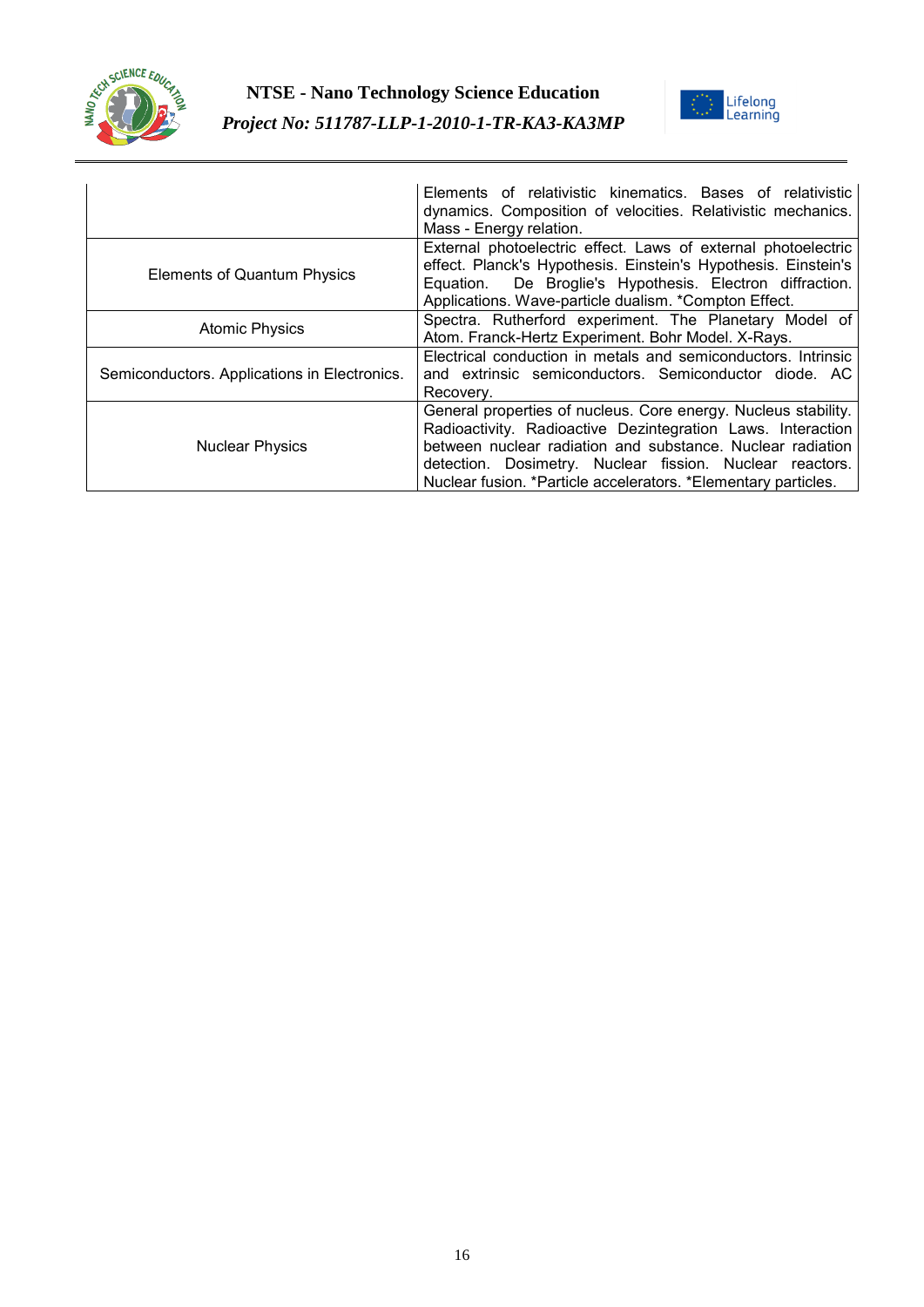



# **Appendix A.3 – Background in Biology for students in Bulgaria and nanorelated topics**

| 8 <sup>th</sup> degree |                                        |                                   |
|------------------------|----------------------------------------|-----------------------------------|
| <b>TOPIC</b>           | <b>BACKGROUND</b>                      | <b>Matching Nanotech Activity</b> |
| Toxicology             |                                        | Negative impact of nanoparticles  |
|                        |                                        | on human health used in           |
|                        |                                        | Pharmaceutical, Food and          |
|                        |                                        | Cosmetic industry                 |
| Digestive system       | organic and inorganic foods compounds, | Nano food definition              |
|                        | Agrocultures                           |                                   |

#### **9 th degree**

| Topic                       | Background            | Mathcing nano activities                                                                          |
|-----------------------------|-----------------------|---------------------------------------------------------------------------------------------------|
| Chemical                    |                       | Cancer and medicines nano                                                                         |
| compounds in the            |                       | transportation                                                                                    |
| cell                        |                       |                                                                                                   |
| Environmental<br>protection | Pedosphere protection | Nano fertilizers (nanonutrient<br>transporters, nanopesticides<br>transporters, nano plant growth |
|                             |                       | regulators transporters, nano                                                                     |
|                             |                       | herbicides transporters)                                                                          |
| Viruses and                 | Detection of viruces  | Nano assistant                                                                                    |
| diseases                    |                       |                                                                                                   |

| Topic      | Background                               | Matching nano activities      |
|------------|------------------------------------------|-------------------------------|
| Genetics   | inheritance, Discrete inheritance and    | Nano tools for DNA transport, |
|            | Mendel's laws, Molecular basis for       | Nano harmfull effects on DNA  |
|            | inheritance (DNA and chromosomes,        |                               |
|            | Reproduction, Recombination and linkage) |                               |
| Natural    |                                          | Natural nanomechanisms /new   |
| mechanisms |                                          | one                           |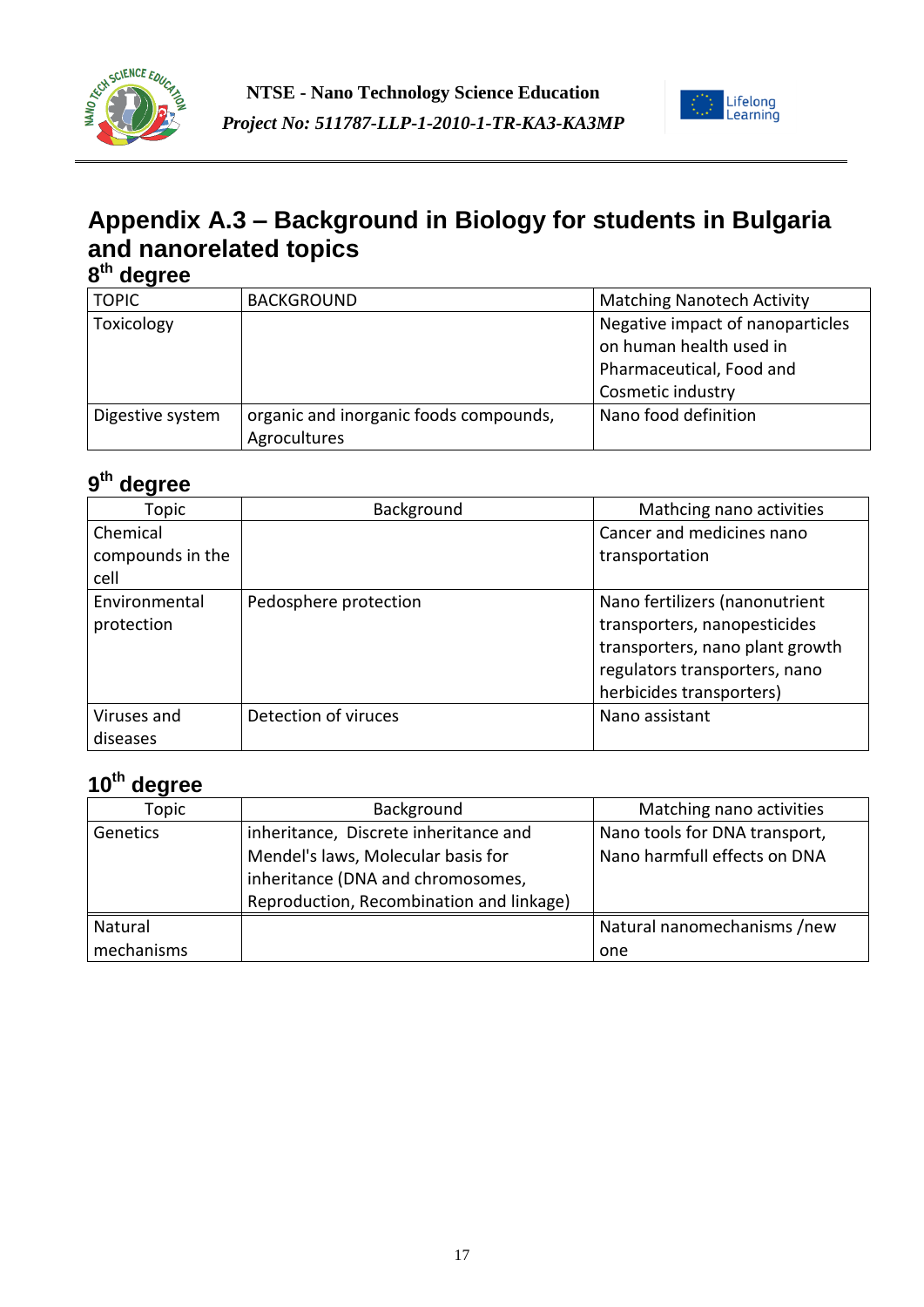



### **Appendix A.3 – Background in Chemistry for students in Bulgaria and nanorelated topics 6 th degree**

| Topic                            | Background                  | matching nano tech activity  |
|----------------------------------|-----------------------------|------------------------------|
| The Growth and Development of    |                             | Nano transporters, mediators |
| Plants                           | Plant Development           | in Nature                    |
| The Substances - Composition and | Substances in Nature and    | Nano self-assembly;          |
| Structure                        | Practice                    | nanofabrication              |
|                                  | Hydrogen production and     |                              |
|                                  | storage                     | Hydrogen storage             |
|                                  | Conductors                  | Nano electric conductors     |
|                                  | Physical Phenomena (review) | nanometrics                  |

#### **7 th degree**

| Topic                    | Background                  | Matching Nano tech activity    |
|--------------------------|-----------------------------|--------------------------------|
| Substances and materials | Types of Substances, Simple | Description of nanoparticles / |
|                          | <b>Substances</b>           | their production from various  |
|                          |                             | substances                     |
| <b>Organic Chemistry</b> | <b>Petrol Products</b>      | Lubricants                     |
|                          | <b>Fuels</b>                | Nano futer for Fuels           |
|                          | <b>Fibres</b>               | Nano particles in fibres       |
| Cathalysis               | Bio-cathalyzers             | Enzyms nano transporters       |
| <b>Processes</b>         | Polymers                    | Nano control of                |
|                          |                             | polymerization                 |

#### **9 th degree**

| Topic                     | Background                     | <b>Matching Nanotech activity</b> |
|---------------------------|--------------------------------|-----------------------------------|
|                           |                                | Fullerene, Carbon Nanotubes       |
| Elements from 4th A group | Carbon                         | and structures                    |
| <b>Aromatic Compounds</b> | Petrol and Natural Gas         | Nanotube based storage            |
|                           |                                | Hydrogen as Fuel, Hydrogen        |
|                           | <b>Petrol and Natural Gas</b>  | Storage                           |
| <b>Chemical Bonds</b>     |                                |                                   |
|                           |                                | Van der Waals interactions        |
|                           | <b>Structure of Substances</b> | etc                               |
|                           |                                | The nature of bonds In            |
|                           | <b>Bonds</b>                   | nanostructures                    |

| Topic                                | Background     | Matching Nano activities |
|--------------------------------------|----------------|--------------------------|
|                                      |                |                          |
| <b>Oxidation Reduction Processes</b> | <b>Burning</b> | <b>Fuel Cells</b>        |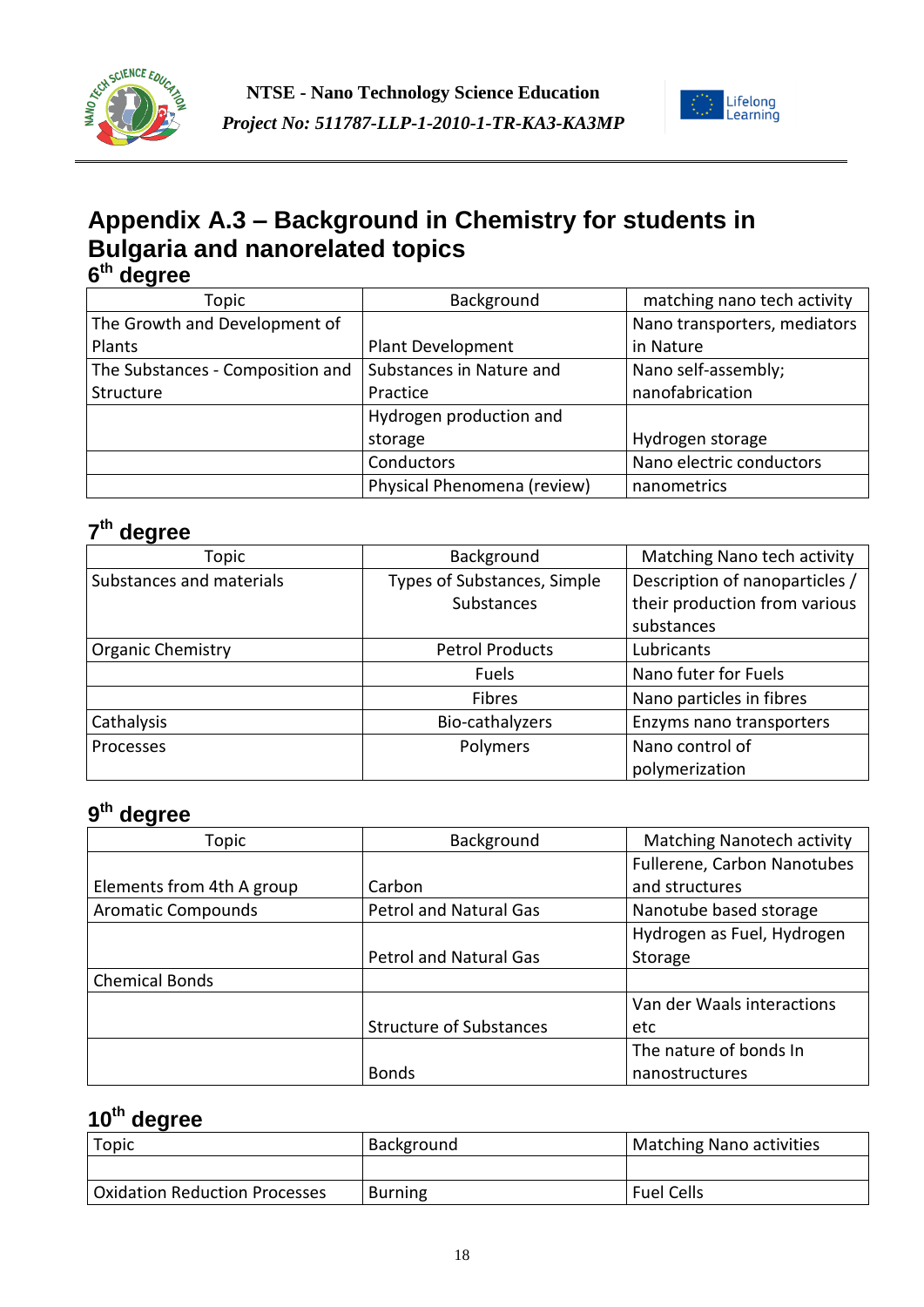



| Cathalysis | Cathalysis - chemical processes | Nanostructures inproving the<br>cathalysis |
|------------|---------------------------------|--------------------------------------------|
|            | Noble Metals                    | Monolayers                                 |
|            |                                 | Nano-security/nanoparticles                |
| Dyes       |                                 | in security systems                        |

| Topic                          | Background                     | Matching nanotech activities  |
|--------------------------------|--------------------------------|-------------------------------|
|                                |                                | Nano Applications,            |
| Fats                           | Soaps and synthetic detergents | surfactants etc               |
| Solutions                      | <b>Colloid Solutions</b>       | Sol/Gel Applications          |
|                                |                                | Nanoparticles in photovoltaic |
| Energy production and carriers | Organic Photovoltaic Elements  | elements                      |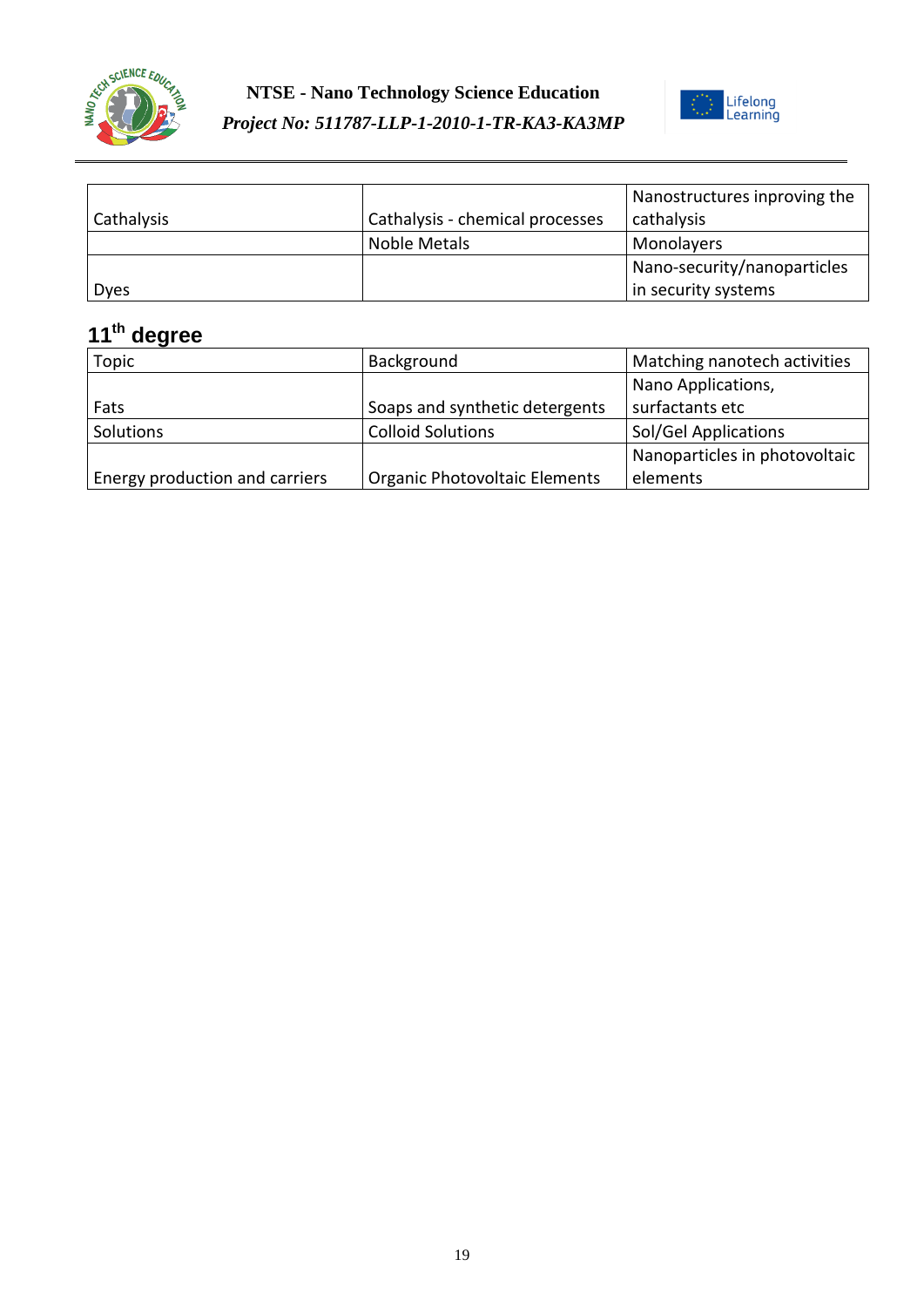



## **Appendix A.3 – Background in Physics for students in Bulgaria and nanorelated topics**

**7 th degree**

| <b>TOPIC</b>                | <b>BACKGROUND</b>                                                                    | <b>Matching Nanotech Activity</b> |
|-----------------------------|--------------------------------------------------------------------------------------|-----------------------------------|
|                             | *Electrical Charges                                                                  |                                   |
|                             | *Movement of Charges                                                                 |                                   |
| <b>Electrical Current</b>   | * Voltage                                                                            |                                   |
|                             | *Ohm's Law and Conductivity                                                          |                                   |
|                             | *Resistors                                                                           |                                   |
| <b>Electrical Cuircuits</b> | * Sources of Voltage * Resistors in Series and                                       |                                   |
|                             | in Parallel                                                                          |                                   |
|                             | * Electrical Energy in a Current *Electrical<br>Power *Energy Poduction and Economy, |                                   |
| <b>Electrical Energy</b>    | <b>Ecological Aspects</b>                                                            |                                   |
|                             | *Electrically produced Magnetic Field                                                |                                   |
| Magnetic Action of          | *Electric Motor, Stator, Rotor                                                       |                                   |
| the Electric Current        | *Magnetic Levitation and Use in Transport                                            |                                   |
|                             | *Linear Electric Engine                                                              |                                   |
|                             | Sources of Light, LEDs etc, Transparency,                                            |                                   |
| Propagation of              | Shadowing, The Speed of Light, Reflection                                            |                                   |
| Light                       | and Refraction, Total Internal Refraction and                                        |                                   |
|                             | <b>Light Guides</b>                                                                  |                                   |
|                             |                                                                                      | The Colours of the Substances     |
| <b>Light and Colours</b>    | Perception of Light, Mixing Colours                                                  | when Viewed, Holographics and     |
|                             |                                                                                      | Fringes etc.                      |
| Mirrors and Lenses          |                                                                                      |                                   |
|                             | The Eye, Photocameras and CCD, Optical                                               |                                   |
| <b>Optical Devices</b>      | Sensors, (Electromagnetic Frequency                                                  |                                   |
|                             | Spectrum)                                                                            |                                   |
|                             | *Audible Sound, Ultrasound, Infrasound<br>*Sound Propagation                         |                                   |
|                             | *Speed of Sound                                                                      |                                   |
| Sound                       | *Sounds in Music                                                                     |                                   |
|                             | Noise, Sound reduction etc.                                                          |                                   |
|                             | Speakers and Microphones                                                             |                                   |
|                             | Applications of Ultrasound etc                                                       |                                   |
|                             | *Atomic Structure                                                                    |                                   |
|                             | *Radioactivity                                                                       |                                   |
| Atoms and Atomic            | *Use of Nuclear Energy                                                               |                                   |
| Nuclei                      | *Nuclear Fusion                                                                      |                                   |
|                             | *Purification Methods For Mixtures,                                                  |                                   |
|                             | <b>Ecological Aspects</b>                                                            |                                   |
| The Solar System            |                                                                                      |                                   |
| and the World of            | From Atoms to Space                                                                  |                                   |
| the Stars                   |                                                                                      |                                   |

| <b>TOPIC</b>             | <b>BACKGROUND</b>                   | <b>Matching Nanotech Activity</b> |
|--------------------------|-------------------------------------|-----------------------------------|
| <b>Mechanical Motion</b> | Uniform Motion, Acceleration etc    |                                   |
| Principles of            | Newton's Second Law                 |                                   |
| Mechanics                |                                     |                                   |
| Mechanical Work          | Transformation of Mechanical Energy | MEMS, NEMS etc                    |
|                          |                                     |                                   |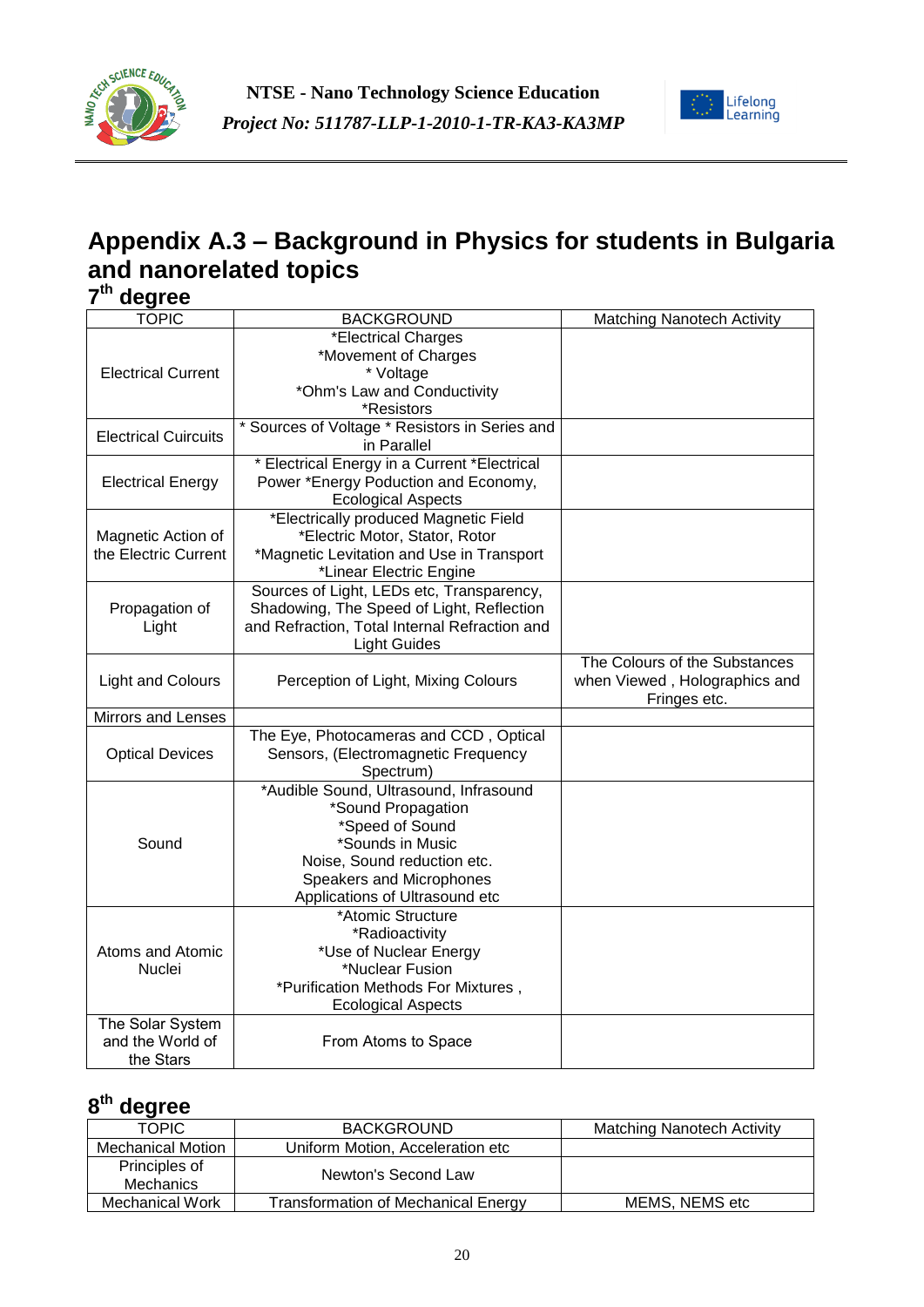



| and Energy               |                                     |                                                                        |
|--------------------------|-------------------------------------|------------------------------------------------------------------------|
| Mechanical               |                                     |                                                                        |
| Equilibrium and          |                                     | Nano Levers etc                                                        |
| Simple                   |                                     |                                                                        |
| Mechanisms               |                                     |                                                                        |
| Mechanics of             | Hydrostatic Pressure etc            | Pressure sensors etc                                                   |
| <b>Liquids and Gases</b> |                                     |                                                                        |
| <b>Heat and Motion</b>   | Thermal Conductivity and Insulation | Thermal conductivity                                                   |
|                          |                                     | Nanostructured Thermal Insulators                                      |
| Energy                   |                                     |                                                                        |
| Conservation for         | Heat Transfer etc                   |                                                                        |
| <b>Thermal Processes</b> |                                     |                                                                        |
| <b>Ideal Gas</b>         |                                     |                                                                        |
| <b>Phase Transitions</b> |                                     |                                                                        |
| in Substances            |                                     |                                                                        |
| <b>Thermal Machines</b>  | Ecological Aspects                  | <b>Thermal Conservation with Good</b><br>insulators etc. Effectiveness |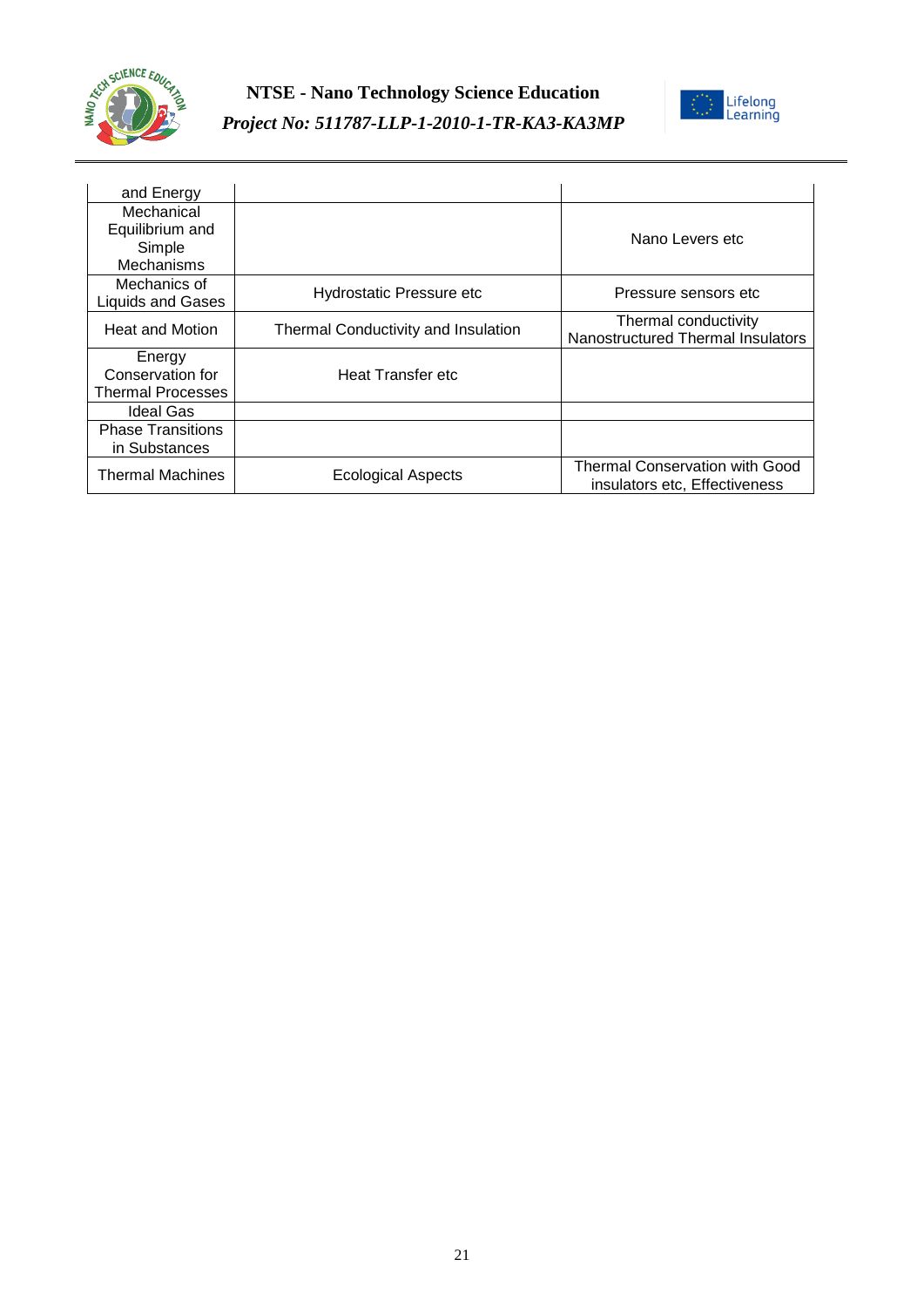



| <b>TOPIC</b>                                                                             | <b>BACKGROUND</b>                                                                                                                                                                | Matching Nanotech Activity                                                                                                 |
|------------------------------------------------------------------------------------------|----------------------------------------------------------------------------------------------------------------------------------------------------------------------------------|----------------------------------------------------------------------------------------------------------------------------|
| Electrostatics /<br>Electrostatic<br>Interaction                                         | *Electrostatic Potential<br>*Charged<br>particles in Electrostatic Potential                                                                                                     | Electrostatic charges on<br>nanosurfaces                                                                                   |
| Homogeneous<br><b>Electrostatic Field</b>                                                | Electrical Double Layers, Electrical Capacity,<br>Capacitors                                                                                                                     | electrical double nanolayers                                                                                               |
| Conductors and<br><b>Dielectrics</b>                                                     | <b>Electrical Field in Dielectrics</b>                                                                                                                                           | Conductivity of carbon structures<br>and electronics, supercapacitors +<br>electrochemical sources, (piezo<br>effects etc) |
| <b>Electrical Current /</b><br><b>Direct Electrical</b><br>Current, Electric<br>Circuits | <b>Electrical Current in Conductors, Moving</b><br>Charges, Electrical Measurements                                                                                              | Conductivity of nanostructures,<br>carbon structures, surface<br>electromigration, Biomolecular<br>electronics             |
| <b>Electrical Current in</b><br>Various Media                                            | Electrical Current in Metals, Electrolytes,<br>Semiconductors, Electrical Power etc<br>Semiconductor Devices (diodes, transistors,<br>LED <sub>s</sub> )                         | Nanoelectronics, nanotransistors,<br>Liquid Crystals, LEDs etc                                                             |
| Magnetic<br>Interactions                                                                 | Magnetic field, magnetism                                                                                                                                                        | magnetic nanostructures, carbon<br>tubes with metals, magnetic<br>nanoparticles for therapeutic use,<br>magnetosomes       |
| <b>Magnetic Materials</b>                                                                | Magnetic properties of the materials                                                                                                                                             | Magnetic Fluids and Liquids,<br>ferrofluids, superparamagnetics<br>etc                                                     |
| Electromagnetic<br>Induction and<br><b>Alternate Currents</b>                            | Electromagnetic induction, AC Voltages and<br>Currents                                                                                                                           | Biological motors, molecular<br>rotors/stators etc                                                                         |
| Electromagnetic<br>Interactions                                                          | *Magnetic Field<br>*Charged Particles in<br>Magnetic Field<br>*Magnetic Field of<br><b>Electrical Currents</b><br>*Magnetic<br>Properties of the Substances and their<br>Origins | Magnetic Nanostructures,<br>ferromagnetic nanoparticles,<br>colossal magnetoresistance etc                                 |
| Mechanical<br>Oscillations and<br>Waves / Harmonic<br>Vibration                          | Definitions of wave characteristics                                                                                                                                              | Examples from nanoworld                                                                                                    |
| <b>Mechanical Waves</b>                                                                  | Interference and Reflection, Types of<br>Mechanical waves                                                                                                                        | Illustrations from nanoworld,<br>surface electron waves, X-ray<br>diffraction etc                                          |
| Sound                                                                                    | Ultrasound and Infrasound                                                                                                                                                        | Ultrasound pressing of<br>nanoparticles                                                                                    |
| Electromagnetic<br>Waves                                                                 | The Spectrum of Electromagnetic Waves                                                                                                                                            | Ultraviolet and X-ray Lithography,<br>quantum dots, nanophotonics,<br>LEDs, lasers as light sources,<br>applications etc   |

| <b>TOPIC</b>                                          | <b>BACKGROUND</b>                                        | <b>Matching Nanotech Activity</b>                                                                                           |
|-------------------------------------------------------|----------------------------------------------------------|-----------------------------------------------------------------------------------------------------------------------------|
| Propagation of Light,<br>Reflection and<br>Refraction | Light reflection and refraction, optical<br>surfaces etc | Optical tweezers and optical traps,<br>optical waveguides, photonic<br>crystal fibers, light propagation<br>across surfaces |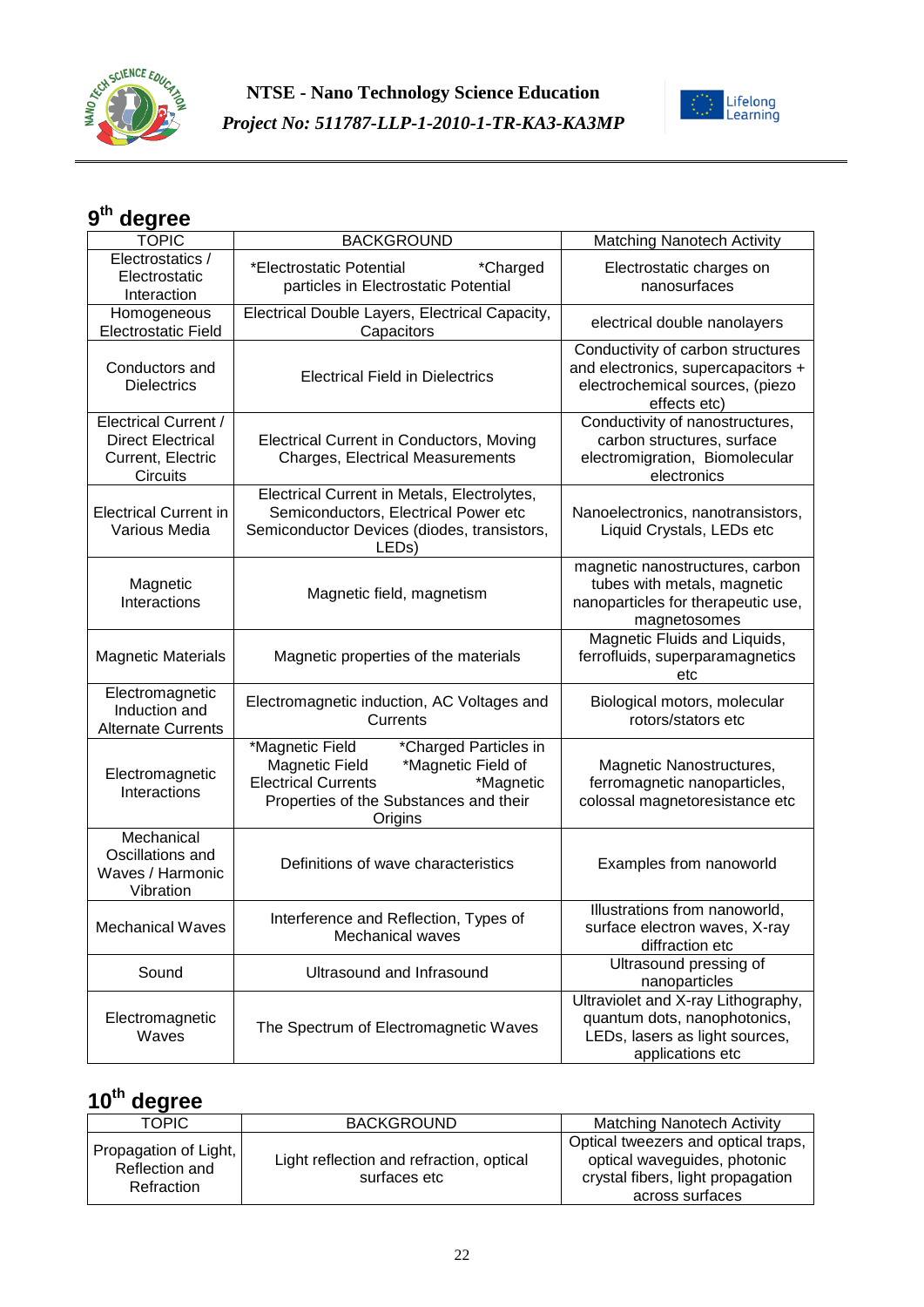



| Light - Wave<br>Phenomena                                        | Photons and Quantization of Light,<br>Photoeffect | Lithography at nanoscale,<br>Photonic crystals, photonic<br>integrated circuits etc |
|------------------------------------------------------------------|---------------------------------------------------|-------------------------------------------------------------------------------------|
| Infrared, Ultraviolet<br>and X-ray Emissions                     |                                                   | Ultraviolet and X-ray Lithography,<br>quantum dots, nanophotonics,<br>LEDs, etc     |
| Quantization of Light<br>and Wave properties<br>of the Particles |                                                   | photonic crystals, laser diodes, etc                                                |
| Atoms and Atomic<br>Transitions                                  | Atomic Structure                                  | self-assembly, atomic force<br>microscopy etc                                       |

#### **11th,12th degree- only in 12th grade some additional contents is offered in the form of optional chapters with modern physics topics**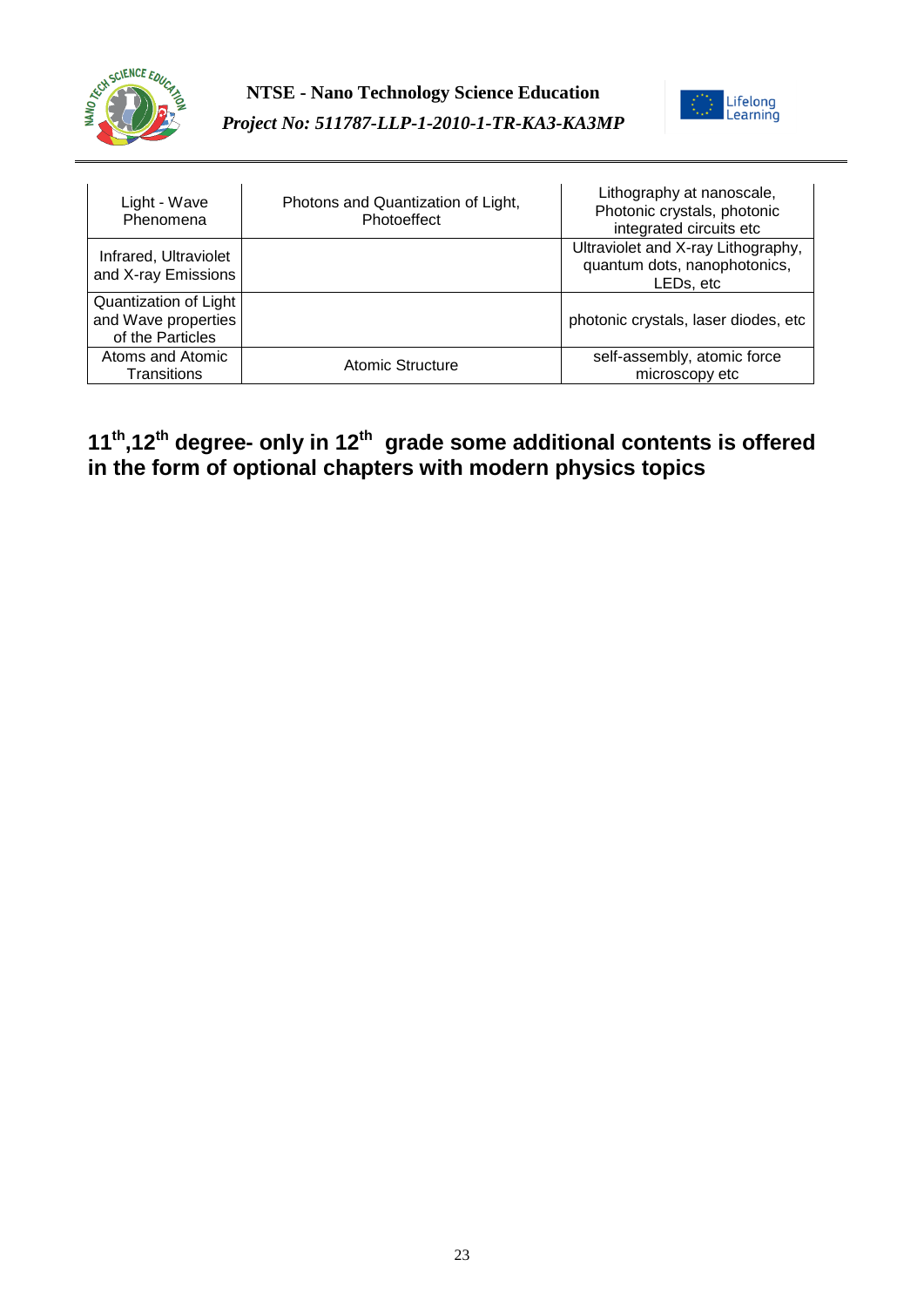



### **Appendix A.5 – Background in Biology for student of Classic Lyceum In Italy 11th degree**

| 99.90              |                                                                                                                                                                                                                                                                                                                                                                                                                                       |                                                                                                                                                                                          |
|--------------------|---------------------------------------------------------------------------------------------------------------------------------------------------------------------------------------------------------------------------------------------------------------------------------------------------------------------------------------------------------------------------------------------------------------------------------------|------------------------------------------------------------------------------------------------------------------------------------------------------------------------------------------|
| Subject            | Topic                                                                                                                                                                                                                                                                                                                                                                                                                                 | <b>Matching Nanotech Activities</b>                                                                                                                                                      |
| Botany and zoology | Descriptive and<br>comparative analysis of<br>both plants and animals<br>emphasizing the main<br>taxonomic differences<br>(e.g.: monocotyledons and<br>dicotyledons, invertebrate<br>and vertebrate, etc.) and<br>classifying the living beings<br>according with their<br>progressive complexity.<br>First outlines of<br>physiological mechanics in<br>order to let the students<br>understand an evolutional<br>conception of life | Preparation of an Organic Light Emitting<br>Diode<br>http://mrsec.wisc.edu/Edetc/SlideShow/ind<br>ex.html Nanowire sensor slides<br>http://mrsec.wisc.edu/Edetc/SlideShow/ind<br>ex.html |

| Subject                                             | Topic                                                                                                                                                                                                                                                                                                                                                                           | <b>Matching Nanotech Activities</b>                                                                                                                                                                                                                                                          |
|-----------------------------------------------------|---------------------------------------------------------------------------------------------------------------------------------------------------------------------------------------------------------------------------------------------------------------------------------------------------------------------------------------------------------------------------------|----------------------------------------------------------------------------------------------------------------------------------------------------------------------------------------------------------------------------------------------------------------------------------------------|
| Genetics<br>Vegetal, animal and<br>human phydiology | Deeper analysis of living<br>being considering the<br>process of development of<br>the cell and its progressive<br>differentiations in tissues<br>and organs.<br>Vegetal, animal (and<br>human) anatomy and<br>physiology. During the<br>12th degree the study of<br>biology, physiology and<br>genetics is stricly related to<br>the study of general and<br>organic chemistry | <b>DNA Optical Transform Kit</b><br>http://mrsec.wisc.edu/Edetc/supplies/DNA<br>OTK/index.html<br>DNA barcode slides<br>http://mrsec.wisc.edu/Edetc/SlideShow/slid<br>es/contents/barcode.html<br><b>Quantum Dots:</b><br>http://mrsec.wisc.edu/Edetc/background/qu<br>antum dots/index.html |
| Hygiene                                             | Outlines of hygiene                                                                                                                                                                                                                                                                                                                                                             |                                                                                                                                                                                                                                                                                              |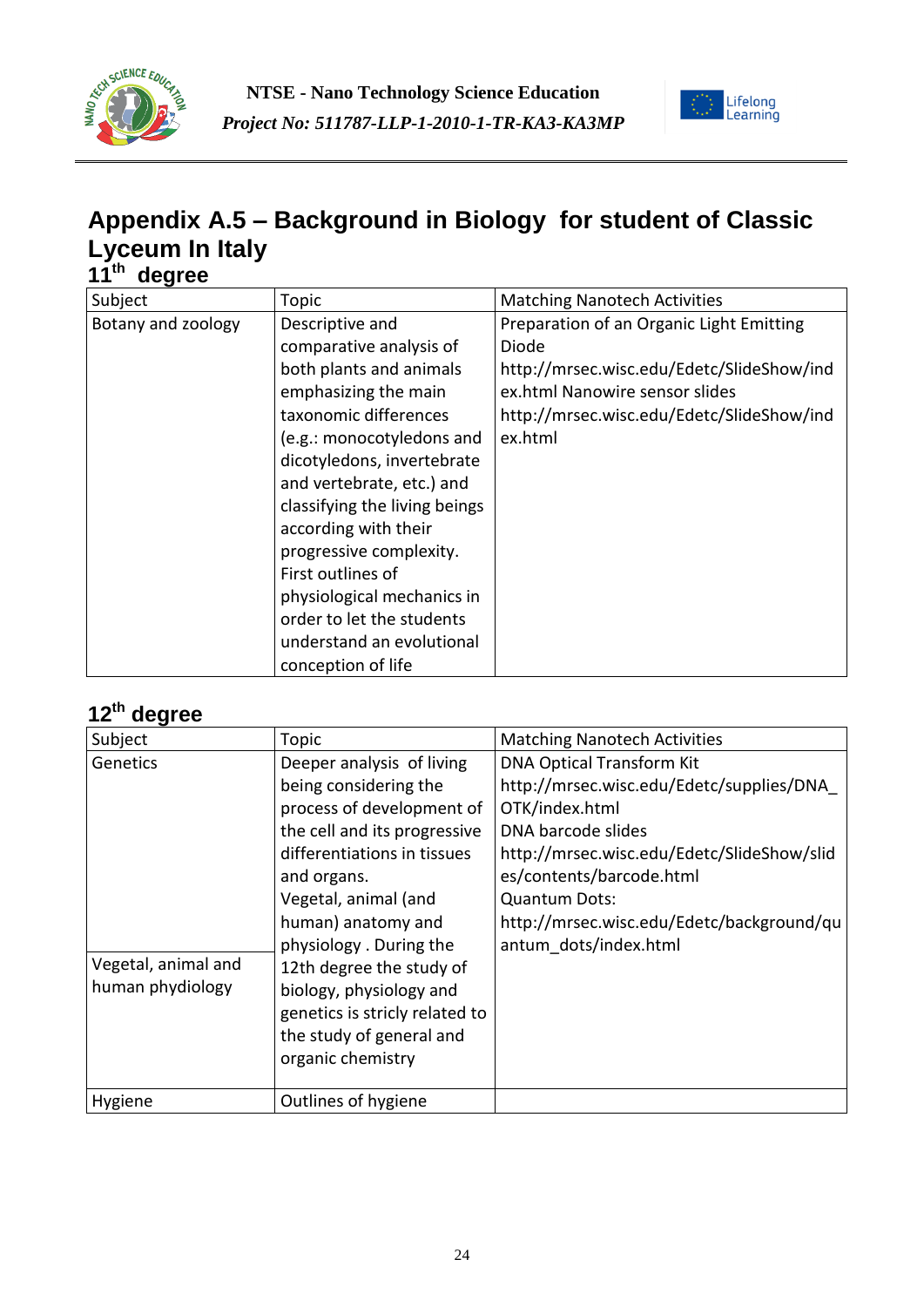



### **Appendix A.5 – Background in Chemistry for student of Classic Lyceum In Italy and nanorelated topics 12th degree**

| Subject    | Topic                           | <b>Matching Nanotech Activities</b>        |
|------------|---------------------------------|--------------------------------------------|
| General    | Matter structure: atoms and     | X-Ray Diffraction and Scanning Probe       |
| chemistry  | molecules; atomic and           | Microscopy                                 |
|            | molecular weight. Modern        | http://mrsec.wisc.edu/Edetc/modules/HighS  |
|            | theories related to the         | chool/xray/index.html                      |
|            | structure of the atoms. Basic   | Solid-State Model Kit                      |
|            | phenomena in chemistry.         | http://mrsec.wisc.edu/Edetc/supplies/SSMK  |
|            | Symbols, formulas and           | /index.html                                |
|            | equations in chemistry.         | <b>Amorphous Metal Activity</b>            |
|            | Valence. Chemical               | http://mrsec.wisc.edu/Edetc/EExpo/amorph   |
|            | nomenclature. Periodic Table    | ous/index.html                             |
|            | Ions and electrolytes: theories | Citrate Synthesis of Gold Nanoparticles:   |
|            | in electrolytic dissociation.   | http://mrsec.wisc.edu/Edetc/nanolab/gold/i |
|            | Acids, bases and salts.         | ndex.html                                  |
| Mineralogy | Minerals and rocks. Crystal     | some of the above listed activities can be |
|            | and their composition.          | related also to mineralogy                 |
|            | Axis and planes of symmetry;    |                                            |
|            | crystallographic axis and their |                                            |
|            | parameters.                     |                                            |
|            | Crystallographic systems and    |                                            |
|            | habits.                         |                                            |
|            | Physical properties of          |                                            |
|            | minerals                        |                                            |
| Organic    | Outlines of carbon              | some of the above listed activities can be |
| chemistry  | compounds.                      | related also to organic chemistry          |
|            | Structure formulas.             |                                            |
|            | Cyclic and acyclic compounds.   |                                            |
|            | Isomers and polymers.           |                                            |
|            | Outlines on hydrocarbons        |                                            |
|            | (saturate and not) and          |                                            |
|            | aromatic hydrocarbons.          |                                            |
|            | Mineral oils and their by-      |                                            |
|            | product.                        |                                            |
|            | Alcools, aldehyde, organic      |                                            |
|            | acids, phenols, ethers, salts,  |                                            |
|            | greases.                        |                                            |
|            | Outlines on amines, alkaloids   |                                            |
|            | and proteinic substance         |                                            |